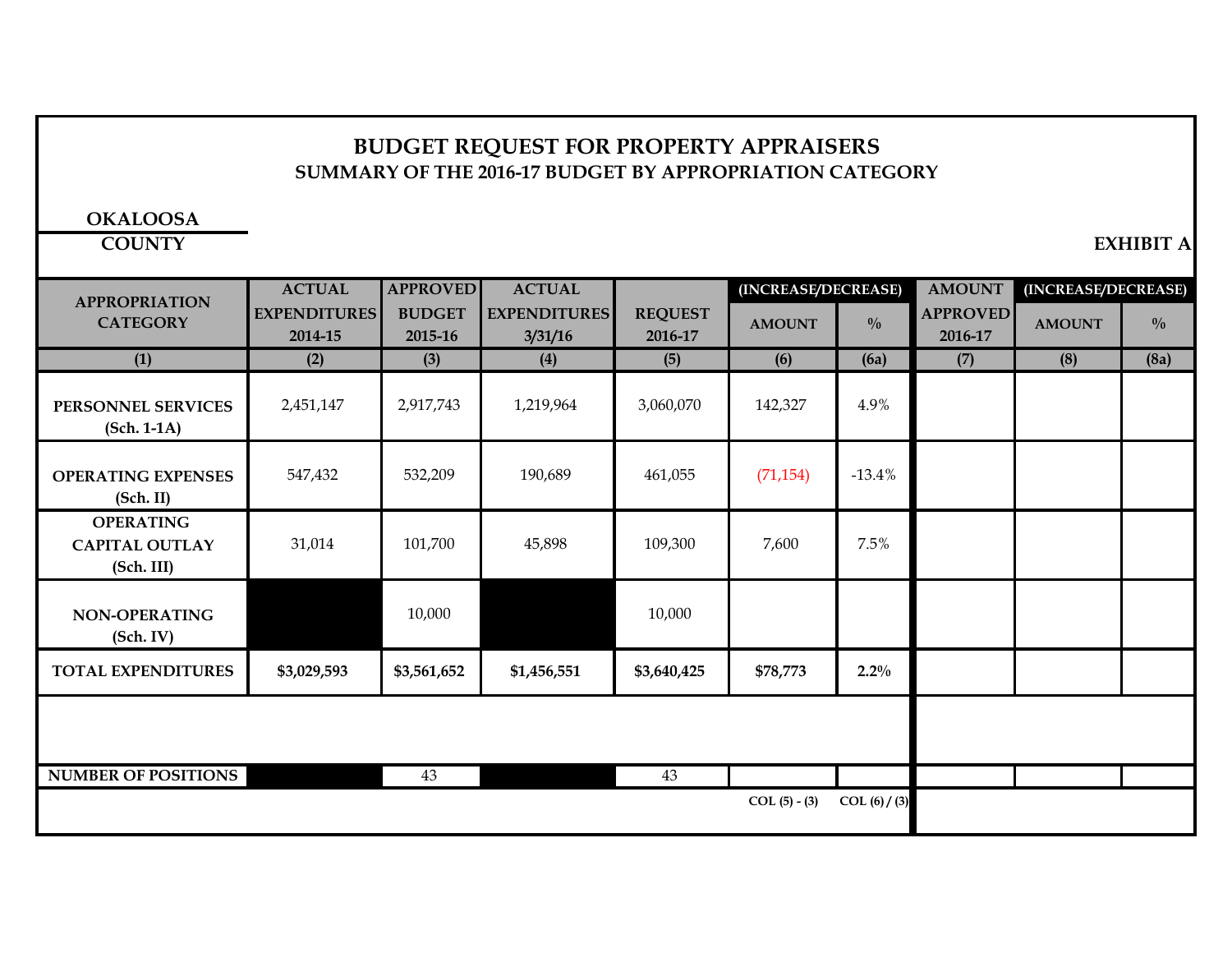#### **DETAIL OF PERSONNEL SERVICES**

# **OKALOOSA**

**SCHEDULE IA**

|                               | <b>ACTUAL</b>       | <b>APPROVED</b>    | <b>ACTUAL</b>       |                    | <b>INCREASE/(DECREASE)</b> |                                                         | <b>AMOUNT</b>   |
|-------------------------------|---------------------|--------------------|---------------------|--------------------|----------------------------|---------------------------------------------------------|-----------------|
|                               | <b>EXPENDITURES</b> | <b>BUDGET</b>      | <b>EXPENDITURES</b> | <b>REQUEST</b>     | <b>AMOUNT</b>              | $\frac{0}{0}$                                           | <b>APPROVED</b> |
| <b>OBJECT CODE</b>            | 2014-15             | 2015-16            | 3/31/16             | 2016-17            |                            |                                                         | 2016-17         |
| (1)                           | (2)                 | (3)                | (4)                 | (5)                | (6)                        | (6a)                                                    | (7)             |
| PERSONNEL SERVICES:           |                     |                    |                     |                    |                            |                                                         |                 |
| 11 OFFICIAL                   | 129,152             | 129,552            | 64,776              | 128,052            | (1,500)                    | $-1.2%$                                                 |                 |
| <b>12 EMPLOYEES (REGULAR)</b> | 1,612,449           | 1,988,254          | 810,622             | 1,988,254          |                            |                                                         |                 |
| 13 EMPLOYEES (TEMPORARY)      | 7,510               | 7,543              | 3,772               | 7,544              | $\mathbf{1}$               | 0.0%                                                    |                 |
| <b>14 OVERTIME</b>            |                     |                    |                     |                    |                            |                                                         |                 |
| <b>15 SPECIAL PAY</b>         | 58,100              | 11,573             | 4,019               | 35,806             | 24,233                     | 209.4%                                                  |                 |
| 21 FICA                       |                     |                    |                     |                    |                            |                                                         |                 |
| 2152 REGULAR                  | 128,621             | 162,789            | 64,693              | 165,214            | 2,425                      | 1.5%                                                    |                 |
| 2153 OTHER                    |                     |                    |                     |                    |                            | -----                                                   |                 |
| <b>22 RETIREMENT</b>          |                     |                    |                     |                    |                            |                                                         |                 |
| 2251 OFFICIAL                 | 10,545              | 11,375             | 5,687               | 43,466             | 32,091                     | 282.1%                                                  |                 |
| 2252 EMPLOYEE                 | 77,917              | 99,665             | 39,140              | 100,019            | 354                        | 0.4%                                                    |                 |
| 2253 SMS/SES                  | 53,339              | 56,929             | 25,957              | 59,962             | 3,033                      | 5.3%                                                    |                 |
| 2254 DROP                     | 42,492              | 47,130             | 21,946              | 54,575             | 7,445                      | 15.8%                                                   |                 |
| 23 LIFE & HEALTH INSURANCE    | 300,602             | 377,580            | 152,624             | 453,607            | 76,027                     | 20.1%                                                   |                 |
| 24 WORKER'S COMPENSATION      | 30,420              | 25,353             | 25,353              | 23,571             | (1,782)                    | $-7.0%$                                                 |                 |
| 25 UNEMPLOYMENT COMP.         |                     |                    | 1,375               |                    |                            | $\begin{tabular}{cc} - & - & - \\ \hline \end{tabular}$ |                 |
| TOTAL PERSONNEL SERVICES      | \$2,451,147         | \$2,917,743        | \$1,219,964         | \$3,060,070        | 142,327                    | 4.9%                                                    |                 |
|                               | Post this total to  | Post this total to | Post this total to  | Post this total to | Col. $(5) - (3)$           | Col. $(6) / (3)$                                        |                 |
|                               | Col.(2) Ex. A       | Col. (3) Ex. A     | Col. (4) Ex. A      | Col. (5) Ex. A     |                            |                                                         |                 |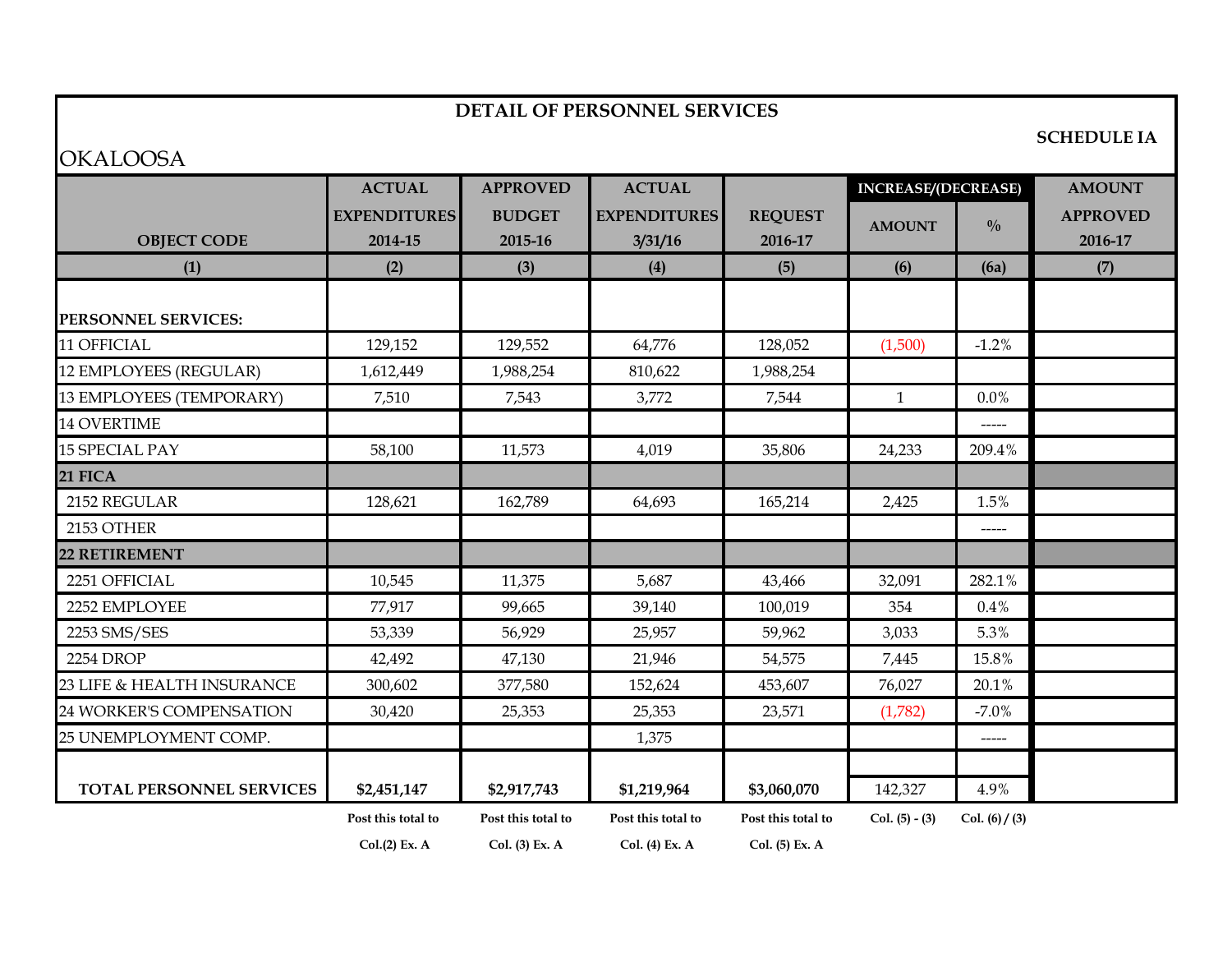### **DETAIL OF OPERATING EXPENSES**

# OKALOOSA **SCHEDULE II**

|                                  | <b>ACTUAL</b>                  | <b>APPROVED</b>          | <b>ACTUAL</b>                  |                           | <b>INCREASE/(DECREASE)</b> |               | <b>AMOUNT</b>              |
|----------------------------------|--------------------------------|--------------------------|--------------------------------|---------------------------|----------------------------|---------------|----------------------------|
| <b>OBJECT CODE</b>               | <b>EXPENDITURES</b><br>2014-15 | <b>BUDGET</b><br>2015-16 | <b>EXPENDITURES</b><br>3/31/16 | <b>REQUEST</b><br>2016-17 | <b>AMOUNT</b>              | $\frac{0}{0}$ | <b>APPROVED</b><br>2016-17 |
| (1)                              | (2)                            | (3)                      | (4)                            | (5)                       | (6)                        | (6a)          | (7)                        |
| <b>OPERATING EXPENSES:</b>       |                                |                          |                                |                           |                            |               |                            |
| <b>31 PROFESSIONAL SERVICES</b>  |                                |                          |                                |                           |                            |               |                            |
| 3151 E.D.P.                      | 131,117                        | 55,963                   | 28,131                         | 55,963                    |                            |               |                            |
| 3152 APPRAISAL                   | 87,500                         | 87,500                   |                                |                           | $-87500$                   | $-100%$       |                            |
| 3153 MAPPING                     |                                |                          |                                |                           |                            | -----         |                            |
| <b>3154 LEGAL</b>                | 84,308                         | 102,000                  | 49,427                         | 102,000                   |                            |               |                            |
| <b>3159 OTHER</b>                | 2,117                          | 7,155                    | 1,264                          | 2,710                     | $-4445$                    | $-62%$        |                            |
| 32 ACCOUNTING & AUDITING         | 4,804                          | 5,100                    | 4,856                          | 5,700                     | 600                        | 12%           |                            |
| <b>33 COURT REPORTER</b>         |                                |                          |                                |                           |                            | -----         |                            |
| <b>34 OTHER CONTRACTUAL</b>      | 11,383                         | 700                      | 581                            | 1,280                     | 580                        | 83%           |                            |
| <b>40 TRAVEL</b>                 | 8,793                          | 22,562                   | 8,418                          | 28,300                    | 5738                       | 25%           |                            |
| <b>41 COMMUNICATIONS</b>         | 2,416                          | 3,100                    | 1,426                          | 8,580                     | 5480                       | 177%          |                            |
| <b>42 TRANSPORTATION</b>         |                                |                          |                                |                           |                            |               |                            |
| 4251 POSTAGE                     | 11,403                         | 12,756                   | 2,542                          | 15,729                    | 2973                       | 23%           |                            |
| 4252 FREIGHT                     |                                |                          |                                |                           |                            | -----         |                            |
| <b>43 UTILITIES</b>              |                                |                          |                                |                           |                            | -----         |                            |
| <b>44 RENTALS &amp; LEASES</b>   |                                |                          |                                |                           |                            |               |                            |
| <b>4451 OFFICE EQUIPMENT</b>     | 2,436                          | 2,729                    | 1,212                          | 2,628                     | $-101$                     | $-4%$         |                            |
| <b>4452 VEHICLES</b>             |                                |                          |                                |                           |                            | -----         |                            |
| <b>4453 OFFICE SPACE</b>         |                                |                          |                                |                           |                            | $\frac{1}{2}$ |                            |
| 4454 E.D.P.                      |                                |                          |                                |                           |                            | -----         |                            |
| <b>45 INSURANCE &amp; SURETY</b> | 40,652                         | 40,652                   | 40,652                         | 31,104                    | $-9548$                    | $-23%$        |                            |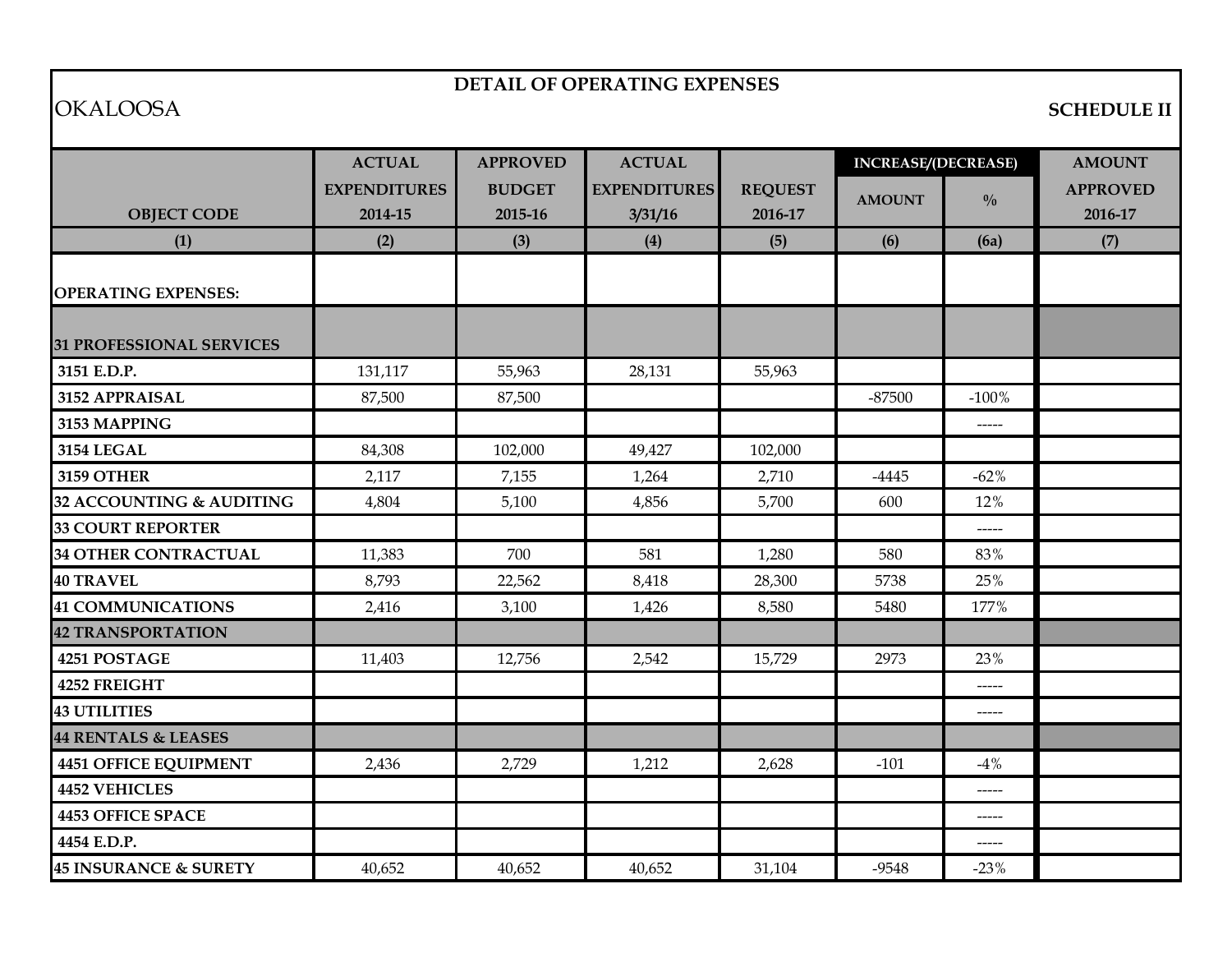#### **DETAIL OF OPERATING EXPENSES**

### OKALOOSA **SCHEDULE II**

|                                    | <b>ACTUAL</b>       | <b>APPROVED</b>    | <b>ACTUAL</b>       |                    | <b>INCREASE/(DECREASE)</b> |                  | <b>AMOUNT</b>   |
|------------------------------------|---------------------|--------------------|---------------------|--------------------|----------------------------|------------------|-----------------|
|                                    | <b>EXPENDITURES</b> | <b>BUDGET</b>      | <b>EXPENDITURES</b> | <b>REQUEST</b>     | <b>AMOUNT</b>              | $\frac{0}{0}$    | <b>APPROVED</b> |
| <b>OBJECT CODE</b>                 | 2014-15             | 2015-16            | 3/31/16             | 2016-17            |                            |                  | 2016-17         |
| (1)                                | (2)                 | (3)                | (4)                 | (5)                | (6)                        | (6a)             | (7)             |
|                                    |                     |                    |                     |                    |                            |                  |                 |
| <b>46 REPAIR &amp; MAINTENANCE</b> |                     |                    |                     |                    |                            |                  |                 |
| <b>4651 OFFICE EQUIPMENT</b>       | 2,266               | 3,225              | 162                 | 3,540              | 315                        | 10%              |                 |
| <b>4652 VEHICLES</b>               | 10,979              | 25,514             | 3,462               | 23,500             | (2,014)                    | $-8\%$           |                 |
| <b>4653 OFFICE SPACE</b>           | 4,135               | 5,000              | 1,571               | 1,000              | (4,000)                    | $-80%$           |                 |
| 4654 E.D.P.                        | 19,827              | 35,648             | 3,386               | 28,993             | (6,655)                    | $-19%$           |                 |
| 47 PRINTING & BINDING              | 2,869               | 6,508              | 3,522               | 5,850              | (658)                      | $-10%$           |                 |
| <b>49 OTHER CURRENT CHARGES</b>    |                     |                    |                     |                    |                            |                  |                 |
| <b>4951 LEGAL ADVERTISEMENTS</b>   | 6,627               | 6,800              | 6,701               | 6,875              | 75                         | $1\%$            |                 |
| <b>4952 AERIAL PHOTOS</b>          |                     |                    |                     |                    |                            | -----            |                 |
| 4959 OTHER                         | 692                 | 100                |                     | 100                |                            |                  |                 |
| <b>51 OFFICE SUPPLIES</b>          | 70,755              | 41,092             | 11,351              | 60,893             | 19,801                     | 48%              |                 |
| <b>52 OPERATING SUPPLIES</b>       | 17,174              | 28,450             | 5,008               | 26,000             | (2,450)                    | $-9%$            |                 |
| <b>54 BOOKS &amp; PUBLICATIONS</b> |                     |                    |                     |                    |                            |                  |                 |
| <b>5451 BOOKS</b>                  | 100                 | 940                |                     | 500                | (440)                      | $-47%$           |                 |
| 5452 SUBSCRIPTIONS                 | 14,817              | 17,303             | 4,491               | 23,825             | 6,522                      | 38%              |                 |
| <b>5453 EDUCATION</b>              | 5,542               | 10,015             | 5,130               | 15,870             | 5,855                      | 58%              |                 |
| 5454 DUES/MEMBERSHIPS              | 2,457               | 9,097              | 6,460               | 7,815              | (1,282)                    | $-14%$           |                 |
| <b>5455 CHECK CHARGES</b>          | 2,263               | 2,300              | 936                 | 2,300              |                            |                  |                 |
| TOTAL OPERATING EXPENSES           | \$547,432           | \$532,209          | \$190,689           | \$461,055          | (71, 154)                  | $-13%$           |                 |
|                                    | Post this total to  | Post this total to | Post this total to  | Post this total to | Col. $(5) - (3)$           | Col. $(6) / (3)$ |                 |
|                                    | Col. (2) Ex. A      | Col. (3) Ex. A     | Col. (4) Ex. A      | Col. (5) Ex. A.    |                            |                  |                 |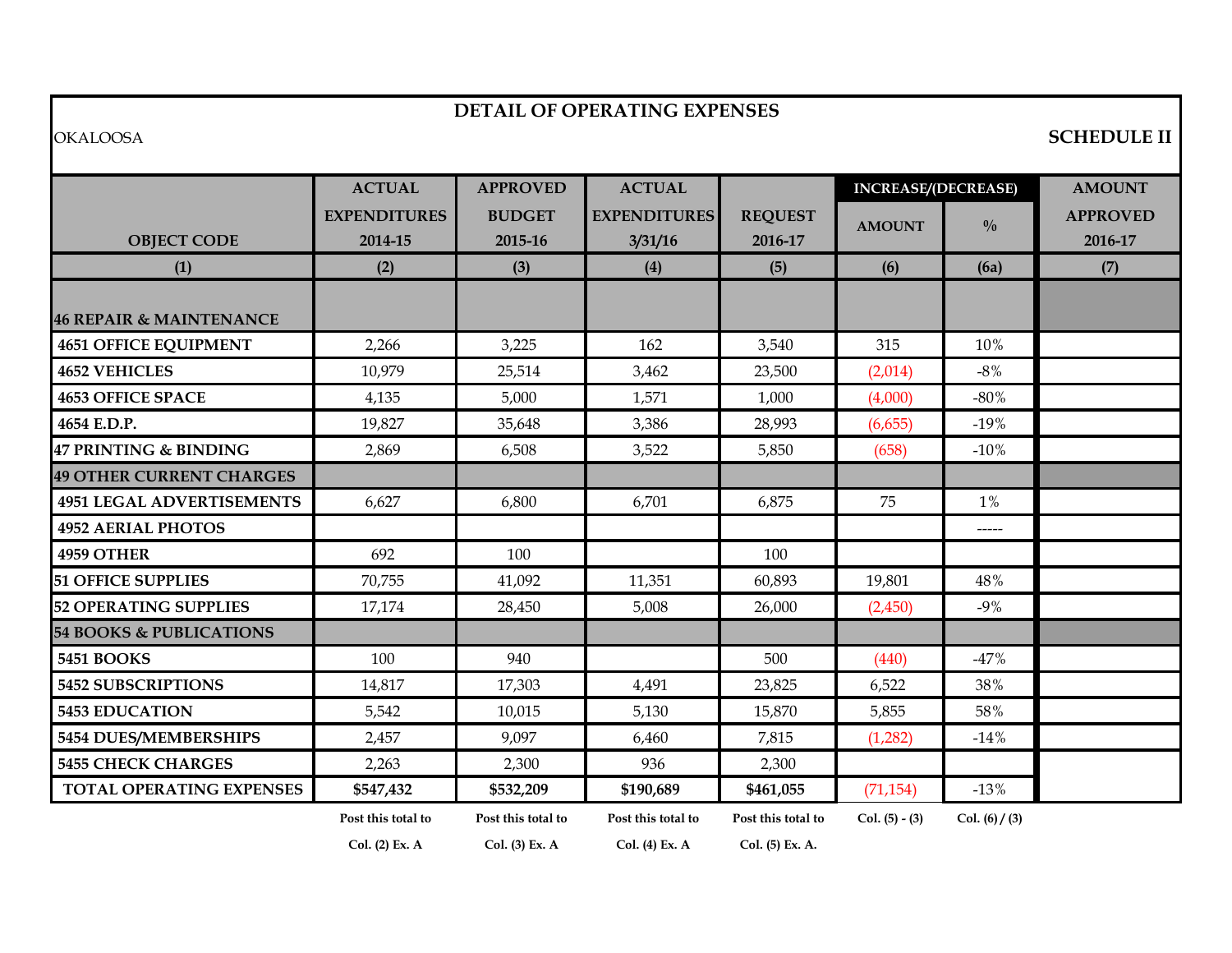# **OKALOOSA**

**SCHEDULE III**

|                                     | <b>ACTUAL</b>       | <b>APPROVED</b>    | <b>ACTUAL</b>       |                    | <b>INCREASE/(DECREASE)</b> |                  | <b>AMOUNT</b>   |
|-------------------------------------|---------------------|--------------------|---------------------|--------------------|----------------------------|------------------|-----------------|
|                                     | <b>EXPENDITURES</b> | <b>BUDGET</b>      | <b>EXPENDITURES</b> | <b>REQUEST</b>     | <b>AMOUNT</b>              | $\frac{0}{0}$    | <b>APPROVED</b> |
| <b>OBJECT CODE</b>                  | 2014-15             | 2015-16            | 3/31/16             | 2016-17            |                            |                  | 2016-17         |
| (1)                                 | (2)                 | (3)                | (4)                 | (5)                | (6)                        | (6a)             | (7)             |
|                                     |                     |                    |                     |                    |                            |                  |                 |
| <b>CAPITAL OUTLAY:</b>              |                     |                    |                     |                    |                            |                  |                 |
|                                     |                     |                    |                     |                    |                            |                  |                 |
| <b>64 MACHINERY &amp; EQUIPMENT</b> |                     |                    |                     |                    |                            |                  |                 |
| 6451 E.D.P.                         | 8,433               | 29,700             |                     | 32,500             | 2,800                      | 9.4%             |                 |
| <b>6452 OFFICE FURNITURE</b>        | 22,581              |                    |                     | 1,800              | 1,800                      | -----            |                 |
| <b>6453 OFFICE EQUIPMENT</b>        |                     |                    |                     |                    |                            | -----            |                 |
| <b>6454 VEHICLES</b>                |                     | 72,000             | 45,898              | 75,000             | 3,000                      | 4.2%             |                 |
| <b>66 BOOKS</b>                     |                     |                    |                     |                    |                            |                  |                 |
| <b>68 INTANGIBLE ASSETS</b>         |                     |                    |                     |                    |                            | ------           |                 |
|                                     |                     |                    |                     |                    |                            |                  |                 |
| <b>TOTAL CAPITAL OUTLAY</b>         | \$31,014            | \$101,700          | \$45,898            | \$109,300          | 7,600                      | 7.5%             |                 |
|                                     | Post this total to  | Post this total to | Post this total to  | Post this total to | Col. $(5) - (3)$           | Col. $(6) / (3)$ |                 |
|                                     | Col. (2) Ex. A      | Col. (3) Ex. A     | Col. (4) Ex. A      | Col. (5) Ex. A.    |                            |                  |                 |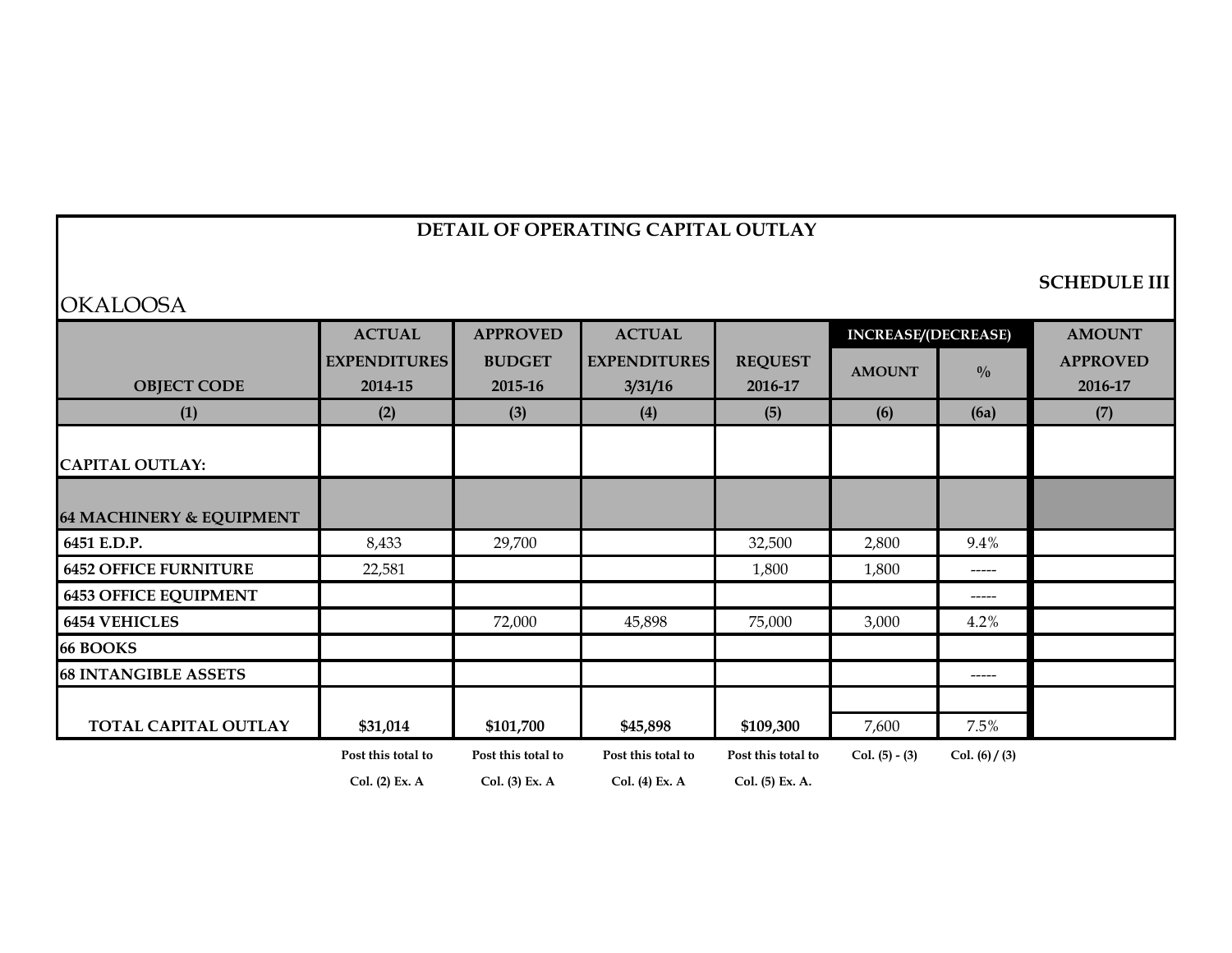#### **OPERATING CAPITAL OUTLAY (CONT.) DETAIL OF EQUIPMENT REQUESTED**

OKALOOSA **SCHEDULE III A**

# **TOTAL MONTH AND CONTRACT YEAR LENGTH OF REQUEST COST PURCHASED CONTRACT 2016-17** UNIT REQUEST **ITEM PRICE QUANTITY REPLACE NEW 2016-17** Notebooks \$3,250 10 X \$32,500  $\rm{V}$ ehicles  $$75,000$   $$3$   $X$   $$75,000$ Office Desk  $$1,800$  and  $$1,800$  and  $$1,800$  and  $X$  and  $$1,800$  and  $$1,800$ **INSTALLMENT PURCHASES ITEM OTHER CAPITAL ITEMS**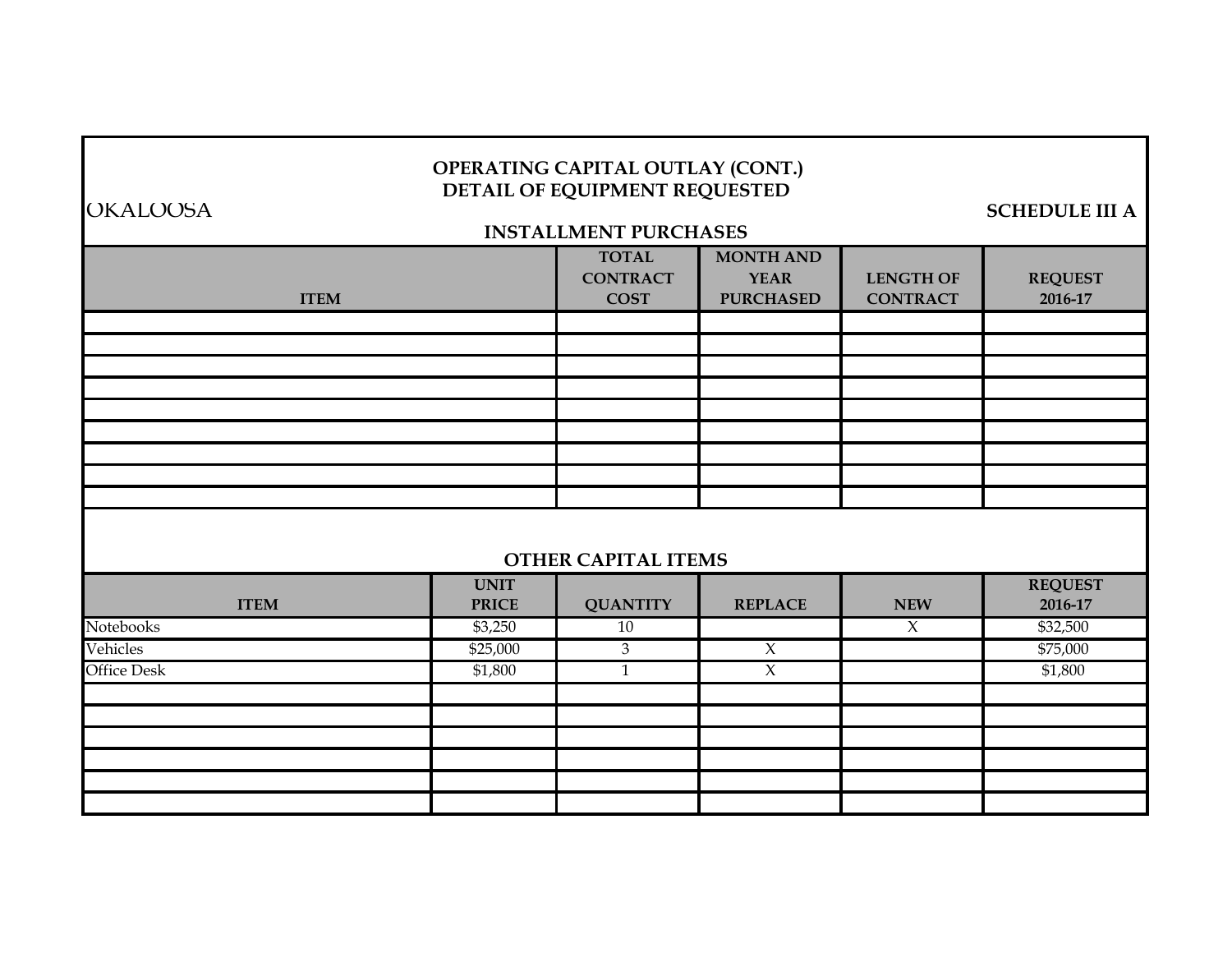## **DETAIL OF NON-OPERATING**

#### **SCHEDULE IV**

|                            | <b>ACTUAL</b>       | <b>APPROVED</b>    | <b>ACTUAL</b>       |                    | <b>INCREASE/(DECREASE)</b> |                  | <b>AMOUNT</b>   |
|----------------------------|---------------------|--------------------|---------------------|--------------------|----------------------------|------------------|-----------------|
|                            | <b>EXPENDITURES</b> | <b>BUDGET</b>      | <b>EXPENDITURES</b> | <b>REQUEST</b>     | <b>AMOUNT</b>              | $\frac{0}{0}$    | <b>APPROVED</b> |
| <b>OBJECT CODE</b>         | 2014-15             | 2015-16            | 3/31/16             | 2016-17            |                            |                  | 2016-17         |
| (1)                        | (2)                 | (3)                | (4)                 | (5)                | (6)                        | (6a)             | (7)             |
|                            |                     |                    |                     |                    |                            |                  |                 |
| <b>NON-OPERATING:</b>      |                     |                    |                     |                    |                            |                  |                 |
| 91 E.D.P. CONTRACT RESERVE |                     |                    |                     |                    |                            | -----            |                 |
| 92 OTHER CONTRACT RESERVE  |                     |                    |                     |                    |                            | $- - - - -$      |                 |
| 93 SPECIAL CONTINGENCY     |                     |                    |                     |                    |                            | -----            |                 |
| 94 EMERGENCY CONTINGENCY   |                     | 10,000             |                     | 10,000             |                            |                  |                 |
|                            |                     |                    |                     |                    |                            |                  |                 |
| <b>TOTAL NON-OPERATING</b> |                     | \$10,000           |                     | \$10,000           |                            |                  |                 |
|                            |                     | Post this total to |                     | Post this total to | Col. $(5) - (3)$           | Col. $(6) / (3)$ |                 |
|                            |                     | Col. (3) Ex. A     |                     | Col. (5) Ex. A     |                            |                  |                 |

OKALOOSA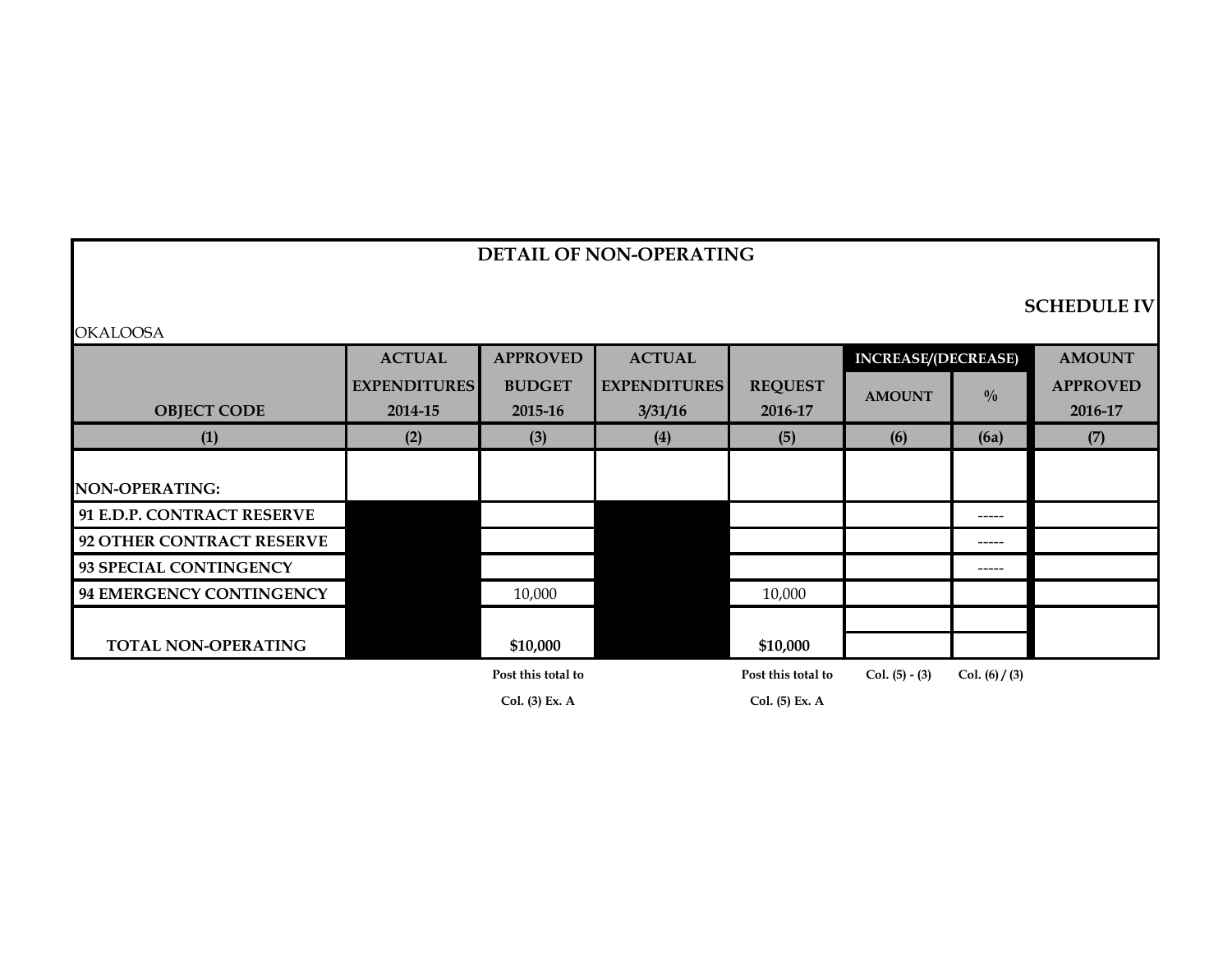#### **JUSTIFICATION SHEET FY 2016-2017**

#### OKALOOSA

| <b>OBJECT CODE</b><br><b>AMOUNT</b><br><b>OF INCREASE</b><br><b>NUMBER</b><br><b>NAME</b><br><b>SCHEDULE</b><br>(DECREASE)<br><b>JUSTIFICATION</b><br>(\$1,500) Newly elected official taking office 1-1-17. Salary prorated based on current rate of \$127,552.<br>11<br>Official<br>\$128,052<br>13<br>\$7,544<br>\$1 Correction in math from last year<br>Employees (Temp)<br>3 Retirement/DROP lump sum annual leave payments vs 1 last year and 3 CFE certification<br>\$35,806<br>\$24,233<br>15<br><b>Special Pay</b><br>payments @ \$2000 each (\$6000)<br>2152<br>FICA Regular<br>\$165,214<br>\$2,425 Increase in special pay<br>\$32,091 Newly elected official taking office 1-1-17, retirement rate diffirent from current official.<br>2251<br>Retirement Official<br>\$43,466<br>2252<br>\$354 Increase based on Retirement/DROP lump sum annual leave payments<br>Retirement Employee<br>\$100,019<br>\$3,033 Increase based on Retirement/DROP lump sum annual leave payments in SMS Class<br>2253<br>Retirement SMS/SES<br>\$59,962<br>2254<br>Retirement - DROP<br>\$54,575<br>\$7,445 Added 1 position to DROP and Retirement/DROP lump sum annual leave payments<br>23<br>Life & Health Insurance<br>\$453,607<br>\$76,027 Per directive from BCC - Risk Management Dept.<br>24<br>(\$1,782) Per directive from BCC - Risk Management Dept. resulting in lower Worker's Comp<br><b>Workers Comp</b><br>\$23,571<br>3152<br>(\$87,500) Decrease - Contract compeleted<br>Appraisal<br>(\$4,445) Move to new location complete additional expense for movers no longer needed<br>3159<br>Other prof services<br>\$2,710<br>\$600 Additional consultation during annual audit resulting in additional charges.<br>32<br>Accounting & Audit<br>\$5,700<br>$\overline{34}$<br>Other Contractual<br>\$580 Increase due to additional Drug Screenings.<br>\$1,280<br>\$5,738 See Worksheet - New employees traveling for education<br>$40\,$<br>\$28,300<br>Travel<br>\$5,480 Adding 13 wireless connections for field agents to be able to upload data while out in field<br>$41\,$<br>\$8,580<br>Communications<br>4251<br>\$2,973 See Worksheet - Additional items being mailed.<br>\$15,729<br>Postage<br>\$2,628<br>(\$101) New contract signed for equipment at lower rate<br>4451<br>Rental & Lease Office Equip<br>(\$9,548) Per directive from BCC - Risk Management Dept. resulting in lower insurance costs<br>45<br><b>Insurance &amp; Surety</b><br>\$31,104<br>4651<br>Repair & Maint Office Equip<br>\$3,540<br>\$315 Unexpected repairs to older office equipment<br>4652<br>Repair & Maint Vehicle<br>(\$2,014) Replaced older vehicles<br>\$23,500<br>(\$4,000) Move to county office space with maintenance being provided by County<br>4653<br>Repair & Maint Office Space<br>\$1,000<br>4654<br>Repair & Maint EDP<br>\$28,993<br>(\$6,655) Completed move to new location additonal expense for equipment move no longer needed<br>47<br>(\$658) Some mail out items being printed in-house rather than using outside printing company<br>Printing & Binding<br>\$5,850 |  |
|-------------------------------------------------------------------------------------------------------------------------------------------------------------------------------------------------------------------------------------------------------------------------------------------------------------------------------------------------------------------------------------------------------------------------------------------------------------------------------------------------------------------------------------------------------------------------------------------------------------------------------------------------------------------------------------------------------------------------------------------------------------------------------------------------------------------------------------------------------------------------------------------------------------------------------------------------------------------------------------------------------------------------------------------------------------------------------------------------------------------------------------------------------------------------------------------------------------------------------------------------------------------------------------------------------------------------------------------------------------------------------------------------------------------------------------------------------------------------------------------------------------------------------------------------------------------------------------------------------------------------------------------------------------------------------------------------------------------------------------------------------------------------------------------------------------------------------------------------------------------------------------------------------------------------------------------------------------------------------------------------------------------------------------------------------------------------------------------------------------------------------------------------------------------------------------------------------------------------------------------------------------------------------------------------------------------------------------------------------------------------------------------------------------------------------------------------------------------------------------------------------------------------------------------------------------------------------------------------------------------------------------------------------------------------------------------------------------------------------------------------------------------------------------------------------------------------------------------------------------------------------------------------------------------------------------------------------------------------------------------------------------------------------------------------------------------------------------------------------------|--|
|                                                                                                                                                                                                                                                                                                                                                                                                                                                                                                                                                                                                                                                                                                                                                                                                                                                                                                                                                                                                                                                                                                                                                                                                                                                                                                                                                                                                                                                                                                                                                                                                                                                                                                                                                                                                                                                                                                                                                                                                                                                                                                                                                                                                                                                                                                                                                                                                                                                                                                                                                                                                                                                                                                                                                                                                                                                                                                                                                                                                                                                                                                             |  |
|                                                                                                                                                                                                                                                                                                                                                                                                                                                                                                                                                                                                                                                                                                                                                                                                                                                                                                                                                                                                                                                                                                                                                                                                                                                                                                                                                                                                                                                                                                                                                                                                                                                                                                                                                                                                                                                                                                                                                                                                                                                                                                                                                                                                                                                                                                                                                                                                                                                                                                                                                                                                                                                                                                                                                                                                                                                                                                                                                                                                                                                                                                             |  |
|                                                                                                                                                                                                                                                                                                                                                                                                                                                                                                                                                                                                                                                                                                                                                                                                                                                                                                                                                                                                                                                                                                                                                                                                                                                                                                                                                                                                                                                                                                                                                                                                                                                                                                                                                                                                                                                                                                                                                                                                                                                                                                                                                                                                                                                                                                                                                                                                                                                                                                                                                                                                                                                                                                                                                                                                                                                                                                                                                                                                                                                                                                             |  |
|                                                                                                                                                                                                                                                                                                                                                                                                                                                                                                                                                                                                                                                                                                                                                                                                                                                                                                                                                                                                                                                                                                                                                                                                                                                                                                                                                                                                                                                                                                                                                                                                                                                                                                                                                                                                                                                                                                                                                                                                                                                                                                                                                                                                                                                                                                                                                                                                                                                                                                                                                                                                                                                                                                                                                                                                                                                                                                                                                                                                                                                                                                             |  |
|                                                                                                                                                                                                                                                                                                                                                                                                                                                                                                                                                                                                                                                                                                                                                                                                                                                                                                                                                                                                                                                                                                                                                                                                                                                                                                                                                                                                                                                                                                                                                                                                                                                                                                                                                                                                                                                                                                                                                                                                                                                                                                                                                                                                                                                                                                                                                                                                                                                                                                                                                                                                                                                                                                                                                                                                                                                                                                                                                                                                                                                                                                             |  |
|                                                                                                                                                                                                                                                                                                                                                                                                                                                                                                                                                                                                                                                                                                                                                                                                                                                                                                                                                                                                                                                                                                                                                                                                                                                                                                                                                                                                                                                                                                                                                                                                                                                                                                                                                                                                                                                                                                                                                                                                                                                                                                                                                                                                                                                                                                                                                                                                                                                                                                                                                                                                                                                                                                                                                                                                                                                                                                                                                                                                                                                                                                             |  |
|                                                                                                                                                                                                                                                                                                                                                                                                                                                                                                                                                                                                                                                                                                                                                                                                                                                                                                                                                                                                                                                                                                                                                                                                                                                                                                                                                                                                                                                                                                                                                                                                                                                                                                                                                                                                                                                                                                                                                                                                                                                                                                                                                                                                                                                                                                                                                                                                                                                                                                                                                                                                                                                                                                                                                                                                                                                                                                                                                                                                                                                                                                             |  |
|                                                                                                                                                                                                                                                                                                                                                                                                                                                                                                                                                                                                                                                                                                                                                                                                                                                                                                                                                                                                                                                                                                                                                                                                                                                                                                                                                                                                                                                                                                                                                                                                                                                                                                                                                                                                                                                                                                                                                                                                                                                                                                                                                                                                                                                                                                                                                                                                                                                                                                                                                                                                                                                                                                                                                                                                                                                                                                                                                                                                                                                                                                             |  |
|                                                                                                                                                                                                                                                                                                                                                                                                                                                                                                                                                                                                                                                                                                                                                                                                                                                                                                                                                                                                                                                                                                                                                                                                                                                                                                                                                                                                                                                                                                                                                                                                                                                                                                                                                                                                                                                                                                                                                                                                                                                                                                                                                                                                                                                                                                                                                                                                                                                                                                                                                                                                                                                                                                                                                                                                                                                                                                                                                                                                                                                                                                             |  |
|                                                                                                                                                                                                                                                                                                                                                                                                                                                                                                                                                                                                                                                                                                                                                                                                                                                                                                                                                                                                                                                                                                                                                                                                                                                                                                                                                                                                                                                                                                                                                                                                                                                                                                                                                                                                                                                                                                                                                                                                                                                                                                                                                                                                                                                                                                                                                                                                                                                                                                                                                                                                                                                                                                                                                                                                                                                                                                                                                                                                                                                                                                             |  |
|                                                                                                                                                                                                                                                                                                                                                                                                                                                                                                                                                                                                                                                                                                                                                                                                                                                                                                                                                                                                                                                                                                                                                                                                                                                                                                                                                                                                                                                                                                                                                                                                                                                                                                                                                                                                                                                                                                                                                                                                                                                                                                                                                                                                                                                                                                                                                                                                                                                                                                                                                                                                                                                                                                                                                                                                                                                                                                                                                                                                                                                                                                             |  |
|                                                                                                                                                                                                                                                                                                                                                                                                                                                                                                                                                                                                                                                                                                                                                                                                                                                                                                                                                                                                                                                                                                                                                                                                                                                                                                                                                                                                                                                                                                                                                                                                                                                                                                                                                                                                                                                                                                                                                                                                                                                                                                                                                                                                                                                                                                                                                                                                                                                                                                                                                                                                                                                                                                                                                                                                                                                                                                                                                                                                                                                                                                             |  |
|                                                                                                                                                                                                                                                                                                                                                                                                                                                                                                                                                                                                                                                                                                                                                                                                                                                                                                                                                                                                                                                                                                                                                                                                                                                                                                                                                                                                                                                                                                                                                                                                                                                                                                                                                                                                                                                                                                                                                                                                                                                                                                                                                                                                                                                                                                                                                                                                                                                                                                                                                                                                                                                                                                                                                                                                                                                                                                                                                                                                                                                                                                             |  |
|                                                                                                                                                                                                                                                                                                                                                                                                                                                                                                                                                                                                                                                                                                                                                                                                                                                                                                                                                                                                                                                                                                                                                                                                                                                                                                                                                                                                                                                                                                                                                                                                                                                                                                                                                                                                                                                                                                                                                                                                                                                                                                                                                                                                                                                                                                                                                                                                                                                                                                                                                                                                                                                                                                                                                                                                                                                                                                                                                                                                                                                                                                             |  |
|                                                                                                                                                                                                                                                                                                                                                                                                                                                                                                                                                                                                                                                                                                                                                                                                                                                                                                                                                                                                                                                                                                                                                                                                                                                                                                                                                                                                                                                                                                                                                                                                                                                                                                                                                                                                                                                                                                                                                                                                                                                                                                                                                                                                                                                                                                                                                                                                                                                                                                                                                                                                                                                                                                                                                                                                                                                                                                                                                                                                                                                                                                             |  |
|                                                                                                                                                                                                                                                                                                                                                                                                                                                                                                                                                                                                                                                                                                                                                                                                                                                                                                                                                                                                                                                                                                                                                                                                                                                                                                                                                                                                                                                                                                                                                                                                                                                                                                                                                                                                                                                                                                                                                                                                                                                                                                                                                                                                                                                                                                                                                                                                                                                                                                                                                                                                                                                                                                                                                                                                                                                                                                                                                                                                                                                                                                             |  |
|                                                                                                                                                                                                                                                                                                                                                                                                                                                                                                                                                                                                                                                                                                                                                                                                                                                                                                                                                                                                                                                                                                                                                                                                                                                                                                                                                                                                                                                                                                                                                                                                                                                                                                                                                                                                                                                                                                                                                                                                                                                                                                                                                                                                                                                                                                                                                                                                                                                                                                                                                                                                                                                                                                                                                                                                                                                                                                                                                                                                                                                                                                             |  |
|                                                                                                                                                                                                                                                                                                                                                                                                                                                                                                                                                                                                                                                                                                                                                                                                                                                                                                                                                                                                                                                                                                                                                                                                                                                                                                                                                                                                                                                                                                                                                                                                                                                                                                                                                                                                                                                                                                                                                                                                                                                                                                                                                                                                                                                                                                                                                                                                                                                                                                                                                                                                                                                                                                                                                                                                                                                                                                                                                                                                                                                                                                             |  |
|                                                                                                                                                                                                                                                                                                                                                                                                                                                                                                                                                                                                                                                                                                                                                                                                                                                                                                                                                                                                                                                                                                                                                                                                                                                                                                                                                                                                                                                                                                                                                                                                                                                                                                                                                                                                                                                                                                                                                                                                                                                                                                                                                                                                                                                                                                                                                                                                                                                                                                                                                                                                                                                                                                                                                                                                                                                                                                                                                                                                                                                                                                             |  |
|                                                                                                                                                                                                                                                                                                                                                                                                                                                                                                                                                                                                                                                                                                                                                                                                                                                                                                                                                                                                                                                                                                                                                                                                                                                                                                                                                                                                                                                                                                                                                                                                                                                                                                                                                                                                                                                                                                                                                                                                                                                                                                                                                                                                                                                                                                                                                                                                                                                                                                                                                                                                                                                                                                                                                                                                                                                                                                                                                                                                                                                                                                             |  |
|                                                                                                                                                                                                                                                                                                                                                                                                                                                                                                                                                                                                                                                                                                                                                                                                                                                                                                                                                                                                                                                                                                                                                                                                                                                                                                                                                                                                                                                                                                                                                                                                                                                                                                                                                                                                                                                                                                                                                                                                                                                                                                                                                                                                                                                                                                                                                                                                                                                                                                                                                                                                                                                                                                                                                                                                                                                                                                                                                                                                                                                                                                             |  |
|                                                                                                                                                                                                                                                                                                                                                                                                                                                                                                                                                                                                                                                                                                                                                                                                                                                                                                                                                                                                                                                                                                                                                                                                                                                                                                                                                                                                                                                                                                                                                                                                                                                                                                                                                                                                                                                                                                                                                                                                                                                                                                                                                                                                                                                                                                                                                                                                                                                                                                                                                                                                                                                                                                                                                                                                                                                                                                                                                                                                                                                                                                             |  |
|                                                                                                                                                                                                                                                                                                                                                                                                                                                                                                                                                                                                                                                                                                                                                                                                                                                                                                                                                                                                                                                                                                                                                                                                                                                                                                                                                                                                                                                                                                                                                                                                                                                                                                                                                                                                                                                                                                                                                                                                                                                                                                                                                                                                                                                                                                                                                                                                                                                                                                                                                                                                                                                                                                                                                                                                                                                                                                                                                                                                                                                                                                             |  |
|                                                                                                                                                                                                                                                                                                                                                                                                                                                                                                                                                                                                                                                                                                                                                                                                                                                                                                                                                                                                                                                                                                                                                                                                                                                                                                                                                                                                                                                                                                                                                                                                                                                                                                                                                                                                                                                                                                                                                                                                                                                                                                                                                                                                                                                                                                                                                                                                                                                                                                                                                                                                                                                                                                                                                                                                                                                                                                                                                                                                                                                                                                             |  |
|                                                                                                                                                                                                                                                                                                                                                                                                                                                                                                                                                                                                                                                                                                                                                                                                                                                                                                                                                                                                                                                                                                                                                                                                                                                                                                                                                                                                                                                                                                                                                                                                                                                                                                                                                                                                                                                                                                                                                                                                                                                                                                                                                                                                                                                                                                                                                                                                                                                                                                                                                                                                                                                                                                                                                                                                                                                                                                                                                                                                                                                                                                             |  |
|                                                                                                                                                                                                                                                                                                                                                                                                                                                                                                                                                                                                                                                                                                                                                                                                                                                                                                                                                                                                                                                                                                                                                                                                                                                                                                                                                                                                                                                                                                                                                                                                                                                                                                                                                                                                                                                                                                                                                                                                                                                                                                                                                                                                                                                                                                                                                                                                                                                                                                                                                                                                                                                                                                                                                                                                                                                                                                                                                                                                                                                                                                             |  |
|                                                                                                                                                                                                                                                                                                                                                                                                                                                                                                                                                                                                                                                                                                                                                                                                                                                                                                                                                                                                                                                                                                                                                                                                                                                                                                                                                                                                                                                                                                                                                                                                                                                                                                                                                                                                                                                                                                                                                                                                                                                                                                                                                                                                                                                                                                                                                                                                                                                                                                                                                                                                                                                                                                                                                                                                                                                                                                                                                                                                                                                                                                             |  |
| \$75 Possible cost increase to run legal advertisements<br>4951<br>Legal Advertisements<br>\$6,875                                                                                                                                                                                                                                                                                                                                                                                                                                                                                                                                                                                                                                                                                                                                                                                                                                                                                                                                                                                                                                                                                                                                                                                                                                                                                                                                                                                                                                                                                                                                                                                                                                                                                                                                                                                                                                                                                                                                                                                                                                                                                                                                                                                                                                                                                                                                                                                                                                                                                                                                                                                                                                                                                                                                                                                                                                                                                                                                                                                                          |  |
| Price increases in general office supplies. Increase in number of toner cartridges used per machine<br>\$19,801<br>51<br><b>Office Supplies</b><br>\$60,893<br>as well as price of toner. Additional supplies will be need for new computer tablets.                                                                                                                                                                                                                                                                                                                                                                                                                                                                                                                                                                                                                                                                                                                                                                                                                                                                                                                                                                                                                                                                                                                                                                                                                                                                                                                                                                                                                                                                                                                                                                                                                                                                                                                                                                                                                                                                                                                                                                                                                                                                                                                                                                                                                                                                                                                                                                                                                                                                                                                                                                                                                                                                                                                                                                                                                                                        |  |
| (\$2,450) Decrease in number of fleet vehicles<br>52<br><b>Operating Supplies (Fuel)</b><br>\$26,000                                                                                                                                                                                                                                                                                                                                                                                                                                                                                                                                                                                                                                                                                                                                                                                                                                                                                                                                                                                                                                                                                                                                                                                                                                                                                                                                                                                                                                                                                                                                                                                                                                                                                                                                                                                                                                                                                                                                                                                                                                                                                                                                                                                                                                                                                                                                                                                                                                                                                                                                                                                                                                                                                                                                                                                                                                                                                                                                                                                                        |  |
| (\$440) With purchase of new GETAC tablets for field staff will no longer need Atlases<br>5451<br><b>Books</b><br>\$500                                                                                                                                                                                                                                                                                                                                                                                                                                                                                                                                                                                                                                                                                                                                                                                                                                                                                                                                                                                                                                                                                                                                                                                                                                                                                                                                                                                                                                                                                                                                                                                                                                                                                                                                                                                                                                                                                                                                                                                                                                                                                                                                                                                                                                                                                                                                                                                                                                                                                                                                                                                                                                                                                                                                                                                                                                                                                                                                                                                     |  |
| \$23,825<br>5452<br>\$6,522 Increase due to addition of 2 users for Accurint subscription<br>Subscriptions                                                                                                                                                                                                                                                                                                                                                                                                                                                                                                                                                                                                                                                                                                                                                                                                                                                                                                                                                                                                                                                                                                                                                                                                                                                                                                                                                                                                                                                                                                                                                                                                                                                                                                                                                                                                                                                                                                                                                                                                                                                                                                                                                                                                                                                                                                                                                                                                                                                                                                                                                                                                                                                                                                                                                                                                                                                                                                                                                                                                  |  |
| \$5,855 See Worksheet - New staff needing to attend education training classes<br>Education<br>5453<br>\$15,870                                                                                                                                                                                                                                                                                                                                                                                                                                                                                                                                                                                                                                                                                                                                                                                                                                                                                                                                                                                                                                                                                                                                                                                                                                                                                                                                                                                                                                                                                                                                                                                                                                                                                                                                                                                                                                                                                                                                                                                                                                                                                                                                                                                                                                                                                                                                                                                                                                                                                                                                                                                                                                                                                                                                                                                                                                                                                                                                                                                             |  |
| 5454<br>(\$1,282) Removed membership in local MLS Service & 3 SHRM memberships<br>\$7,815<br>Dues / Membership                                                                                                                                                                                                                                                                                                                                                                                                                                                                                                                                                                                                                                                                                                                                                                                                                                                                                                                                                                                                                                                                                                                                                                                                                                                                                                                                                                                                                                                                                                                                                                                                                                                                                                                                                                                                                                                                                                                                                                                                                                                                                                                                                                                                                                                                                                                                                                                                                                                                                                                                                                                                                                                                                                                                                                                                                                                                                                                                                                                              |  |
| \$32,500<br>\$2,800 Purchase additional tablets for field staff<br>6451<br>EDP (Capital)                                                                                                                                                                                                                                                                                                                                                                                                                                                                                                                                                                                                                                                                                                                                                                                                                                                                                                                                                                                                                                                                                                                                                                                                                                                                                                                                                                                                                                                                                                                                                                                                                                                                                                                                                                                                                                                                                                                                                                                                                                                                                                                                                                                                                                                                                                                                                                                                                                                                                                                                                                                                                                                                                                                                                                                                                                                                                                                                                                                                                    |  |
| 6452<br>Furniture (Capital)<br>\$1,800<br>\$1,800 Purchase of 1 office computer desk                                                                                                                                                                                                                                                                                                                                                                                                                                                                                                                                                                                                                                                                                                                                                                                                                                                                                                                                                                                                                                                                                                                                                                                                                                                                                                                                                                                                                                                                                                                                                                                                                                                                                                                                                                                                                                                                                                                                                                                                                                                                                                                                                                                                                                                                                                                                                                                                                                                                                                                                                                                                                                                                                                                                                                                                                                                                                                                                                                                                                        |  |
| 6454<br>Vehicles (Capital)<br>\$75,000<br>\$3,000 Plan to replace 3 older fleet vehicles                                                                                                                                                                                                                                                                                                                                                                                                                                                                                                                                                                                                                                                                                                                                                                                                                                                                                                                                                                                                                                                                                                                                                                                                                                                                                                                                                                                                                                                                                                                                                                                                                                                                                                                                                                                                                                                                                                                                                                                                                                                                                                                                                                                                                                                                                                                                                                                                                                                                                                                                                                                                                                                                                                                                                                                                                                                                                                                                                                                                                    |  |
| <b>GRAND TOTAL</b><br>\$78,773                                                                                                                                                                                                                                                                                                                                                                                                                                                                                                                                                                                                                                                                                                                                                                                                                                                                                                                                                                                                                                                                                                                                                                                                                                                                                                                                                                                                                                                                                                                                                                                                                                                                                                                                                                                                                                                                                                                                                                                                                                                                                                                                                                                                                                                                                                                                                                                                                                                                                                                                                                                                                                                                                                                                                                                                                                                                                                                                                                                                                                                                              |  |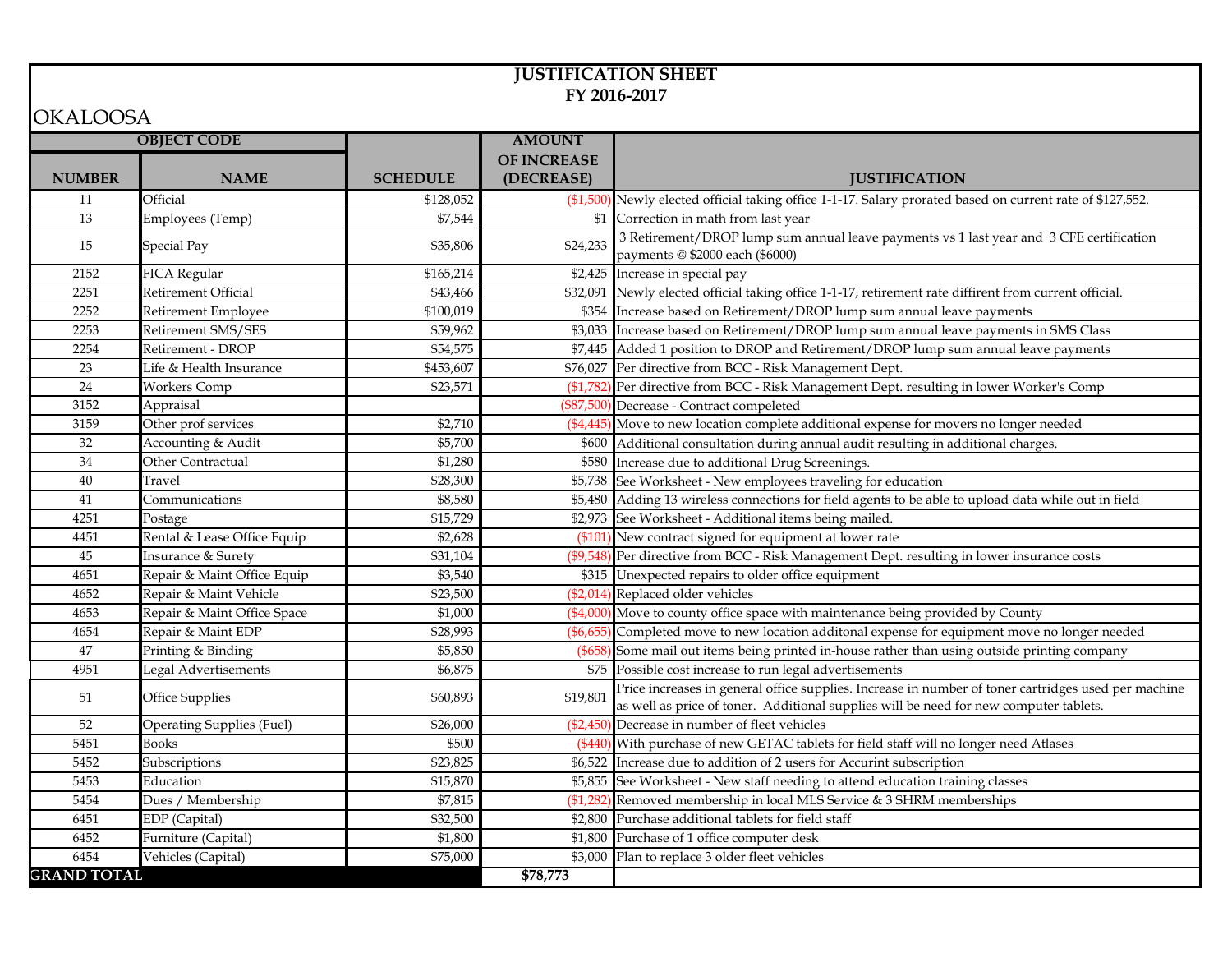#### **EMPLOYEE CERTIFICATION WORKSHEET FY 2016-2017**

OKALOOSA

| UNALUUSA        | <b>CURRENT DESIGNATIONS 2016-17</b>         |                         |             |                 |
|-----------------|---------------------------------------------|-------------------------|-------------|-----------------|
| POS.            |                                             |                         |             | <b>ANNUAL</b>   |
| NO.             | <b>POSITION TITLE</b>                       | <b>EMPLOYEE NAME</b>    | <b>DATE</b> | <b>AMOUNT</b>   |
| $\overline{2}$  | Land & Mineral Appraiser                    | <b>William Thome</b>    | 2009        |                 |
| 4               | Assistant Supervisor, Residential Dept.     | William Cooper          | 2012        |                 |
| $\overline{7}$  | Supervisor Residential Dept.                | <b>Patrick Castille</b> | 1994        |                 |
| 9               | Agriculture Specialist                      | Keith Hilton            | 1988        |                 |
| $\overline{11}$ | Land & Mineral Appraiser                    | Robert Work             | 2008        |                 |
| 15              | Cartographer                                | Cynthia Howard          | 2000        |                 |
| 16              | Sr. Customer Service & Exemptions Spec.     | Jennifer Chambers       | 2001        |                 |
| 18              | Customer Service & Exemptions Spec.         | Karen Paulk             | 2005        |                 |
| 20              | <b>Commercial Analyst</b>                   | Anthony Epperson        | 2013        |                 |
| 23              | GIS Coordinator/Cartographer                | <b>Edward Quinlan</b>   | 2000        |                 |
| 29              | Deed Abstractor/Sales Qualification Analyst | Anna Garner             | 2008        |                 |
| 30              | Supervisor, Commercial & TPP Dept.          | H. Mack Busbee          | 2004        |                 |
| 33              | <b>Residential Appraiser</b>                | Ernest Goodhart, Jr.    | 2009        |                 |
| 35              | <b>Commercial Appraiser</b>                 | James Finlayson         | 1998        |                 |
| $\overline{37}$ | Sr. Customer Service & Exemptions Spec      | Barbara Commander       | 2009        |                 |
| 39              | Tangible Personal Property Appraiser        | William Tyler Henderson | 2014        |                 |
| $\overline{28}$ | <b>Residential Appraiser</b>                | Timothy Scott Lynn      | 2016        |                 |
| 21              | <b>Residential Appraiser</b>                | <b>Brandon Ellison</b>  | 2016        |                 |
|                 |                                             |                         |             |                 |
|                 |                                             |                         |             |                 |
|                 |                                             |                         |             |                 |
|                 |                                             |                         |             |                 |
|                 |                                             |                         |             |                 |
|                 |                                             |                         |             |                 |
|                 |                                             |                         |             |                 |
|                 |                                             |                         |             |                 |
|                 | <b>TOTAL CURRENT DESIGNATIONS</b>           |                         |             |                 |
|                 |                                             |                         |             |                 |
|                 | <b>NEW DESIGNATIONS 2016-17</b>             |                         |             |                 |
| POS.            |                                             |                         |             | <b>PRORATED</b> |
| NO.             | <b>POSITION TITLE</b>                       | <b>EMPLOYEE NAME</b>    | <b>DATE</b> | <b>AMOUNT</b>   |
| 20              | <b>Commercial Appraiser</b>                 | Cody Schanbeck          |             | \$2,000         |
| $\,6\,$         | <b>Residential Appraiser</b>                | Charles B. Smith        |             | \$2,000         |
| 42              | Customer Service & Exemption Investigator   | Darlene Drury           |             | \$2,000         |
|                 |                                             |                         |             |                 |
|                 |                                             |                         |             |                 |
|                 |                                             |                         |             |                 |
|                 |                                             |                         |             |                 |
|                 |                                             |                         |             |                 |
|                 |                                             |                         |             |                 |
|                 |                                             |                         |             |                 |
|                 | <b>TOTAL NEW DESIGNATIONS</b>               |                         |             | \$6,000         |
|                 |                                             |                         |             |                 |
|                 | TOTAL CURRENT AND NEW DESIGNATIONS          |                         |             | \$6,000         |
|                 |                                             |                         |             |                 |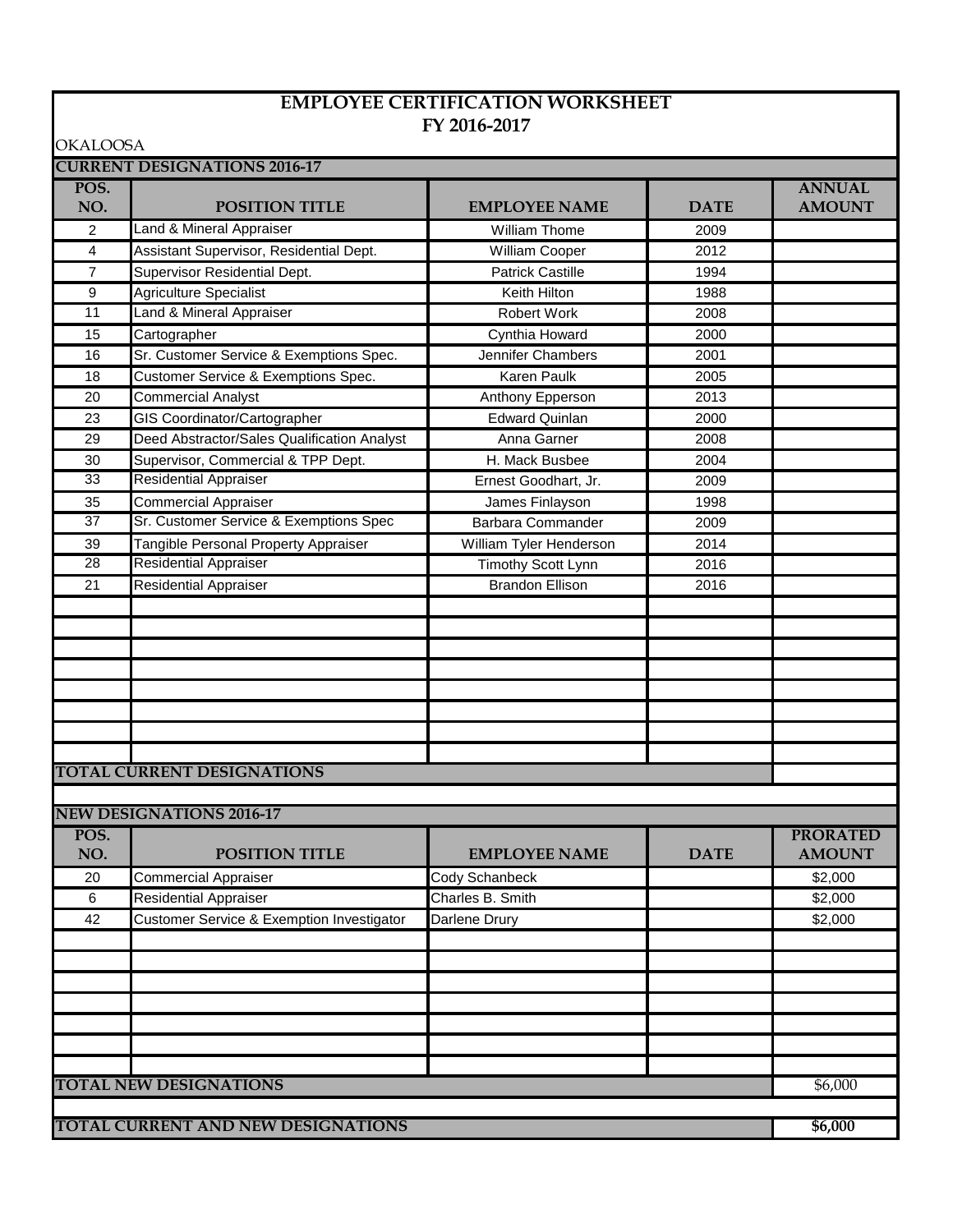|                              |                               | <b>CONTRACT WORKSHEET</b><br>FY 2016-2017                 |                                |
|------------------------------|-------------------------------|-----------------------------------------------------------|--------------------------------|
| <b>OBJECT</b><br><b>CODE</b> | <b>VENDOR NAME</b>            | <b>PURPOSE OF CONTRACT</b>                                | <b>ANNUAL</b><br><b>AMOUNT</b> |
|                              | 3151 ACS                      | CAMA Contract                                             | \$39,963                       |
|                              | 3151 Qpublic                  | Web Hosting                                               | \$10,000                       |
|                              | 3151 Net South                | AS 400 Off-site Backup                                    | \$6,000                        |
|                              | 3400 Cox Communications       | Cable Service in Lobby area - North & South Offices       | \$680                          |
|                              | 4100 Verizon Wireless         | 2 iPhones, 1 Tablet, 13 Wi-Fi connections for field staff | \$8,580                        |
|                              | 4451 Pitney Bowes             | Lease of Postage Machine-South Office                     | \$1,920                        |
|                              | 4451 Pitney Bowes             | Lease of Postage Machine-North Office                     | \$708                          |
|                              | 4651 Copy Products            | Maintenance for Copiers                                   | \$1,800                        |
|                              | 4654 Net South                | AS 400 Operating System Upgrades & Support                | \$2,400                        |
|                              | 4654 ACS                      | Imaging Maintenance & Support (AppXtender)                | \$7,825                        |
|                              | 4654 Net South                | IBM AS 400 Annual Hardware Maint & Software Subscription  | \$3,850                        |
| 4654 TIG                     |                               | Warranty/Support - 3 Switches                             | \$814                          |
| 4654 TIG                     |                               | Warranty/Support - Firewall                               | \$482                          |
| 4654 IIG                     |                               | Warranty/Support - Dell Servers                           | \$2,882                        |
| 4654 IIG                     |                               | Warranty/Support - Dell EQL Storage                       | \$2,137                        |
| 4654 IIG                     |                               | Warranty/Support - 2 Dell Switches                        | \$529                          |
| 4654 IIG                     |                               | Warranty/Support - VMWare on Server                       | \$4,332                        |
|                              | 4654 Sage                     | Software Support for Business Works                       | \$1,200                        |
|                              | 4654 CDW-G/Schneider Electric | Warranty for APC Back-UPS in server room                  | \$245                          |
|                              | 5452 Lexis Nexis              | Accurint Subscriptions - 10 Users @ \$86 each             | \$10,320                       |
|                              |                               |                                                           |                                |
|                              |                               |                                                           |                                |
|                              |                               |                                                           |                                |
|                              |                               |                                                           |                                |
|                              |                               |                                                           |                                |
|                              |                               |                                                           |                                |
|                              |                               |                                                           |                                |
|                              |                               |                                                           |                                |
|                              |                               |                                                           |                                |
|                              |                               |                                                           |                                |
|                              |                               |                                                           |                                |
|                              |                               |                                                           |                                |
|                              |                               |                                                           |                                |
|                              |                               |                                                           |                                |
|                              |                               |                                                           |                                |
|                              |                               |                                                           |                                |
|                              |                               |                                                           |                                |
|                              |                               |                                                           |                                |
| <b>GRAND TOTAL</b>           |                               |                                                           | \$106,667                      |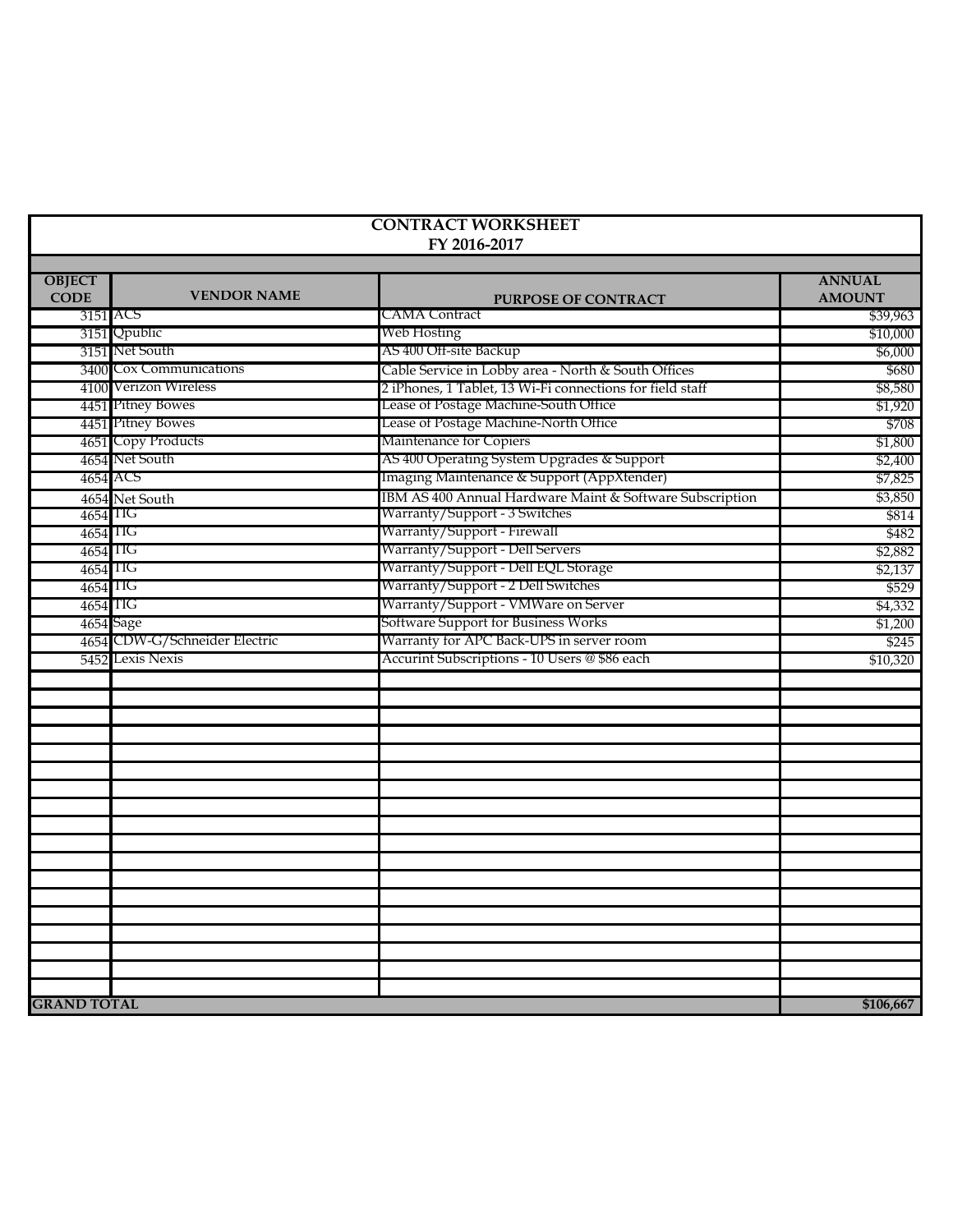| <b>TRAVEL WORKSHEET</b>                             |                                  |                                                |                                 |                                                         |                                                   |                                            |                                  |
|-----------------------------------------------------|----------------------------------|------------------------------------------------|---------------------------------|---------------------------------------------------------|---------------------------------------------------|--------------------------------------------|----------------------------------|
|                                                     |                                  |                                                | FY 2016-2017                    |                                                         |                                                   |                                            |                                  |
| <b>OKALOOSA</b>                                     |                                  |                                                |                                 | LOCAL TRAVEL FOR FIELD WORK & ADMINISTRATIVE DUTIES     |                                                   |                                            |                                  |
| <b>FIELD TRAVEL:</b>                                |                                  |                                                |                                 |                                                         |                                                   |                                            |                                  |
| <b>Number of Field Employees</b>                    | Mileage<br>Reimbursement<br>Rate | <b>Total miles</b><br>per employee             |                                 | <b>Total Field Travel</b>                               | <b>Employees</b><br>Reimb. At<br><b>Flat Rate</b> | <b>Flat Rate</b><br>Amount per<br>Employee | <b>Total Flat Rate</b><br>Reimb. |
| <b>ADMINISTRATIVE TRAVEL:</b>                       |                                  |                                                |                                 |                                                         |                                                   |                                            |                                  |
| <b>Number of Administrative</b><br><b>Employees</b> | Mileage<br>Reimbursement<br>Rate | <b>Total miles</b><br>per employee             |                                 | <b>Total Administrative Travel</b>                      | <b>Employees</b><br>Reimb. At<br><b>Flat Rate</b> | <b>Flat Rate</b><br>Amount per<br>Employee | <b>Total Flat Rate</b><br>Reimb. |
|                                                     |                                  |                                                |                                 |                                                         |                                                   |                                            |                                  |
|                                                     |                                  |                                                |                                 | <b>TOTAL LOCAL TRAVEL</b>                               |                                                   |                                            |                                  |
|                                                     |                                  |                                                |                                 | SCHOOL, CONFERENCE OR OTHER TRAVEL                      |                                                   |                                            |                                  |
| <b>SCHOOLS:</b>                                     |                                  |                                                |                                 |                                                         |                                                   |                                            |                                  |
| Name                                                | City                             | No. of<br><b>Employees</b><br>Traveling        | No. of Days<br>Traveling        | <b>Total</b><br>Transportation<br><b>Cost per Event</b> | Daily Room<br>Cost per<br>Employee                | Daily Per Diem<br>per Employee             | <b>TOTAL</b>                     |
| <b>IAAO</b>                                         | TBD                              | 16                                             | 6                               |                                                         | \$94                                              | \$41                                       | \$11,436                         |
| TPP Workshop                                        | <b>TBD</b>                       | 3                                              | 5                               |                                                         | \$100                                             | \$41                                       | \$1,815                          |
| IT Training Camp                                    | Orlando                          | $\mathbf{1}$                                   | 6                               |                                                         | \$150                                             | \$41                                       | \$996                            |
|                                                     |                                  |                                                |                                 |                                                         |                                                   |                                            |                                  |
|                                                     |                                  |                                                |                                 |                                                         |                                                   |                                            |                                  |
|                                                     |                                  |                                                |                                 |                                                         |                                                   |                                            |                                  |
| <b>TOTAL</b>                                        |                                  |                                                |                                 |                                                         | \$14,247                                          |                                            |                                  |
| <b>CONFERENCES:</b>                                 |                                  |                                                |                                 |                                                         |                                                   |                                            |                                  |
| Name                                                | City                             | No. of<br><b>Employees</b><br><b>Traveling</b> | No. of Days<br><b>Traveling</b> | Total<br>Transportation<br><b>Cost per Event</b>        | Daily Room<br>Cost per<br>Employee                | Daily Per Diem<br>per Employee             | <b>TOTAL</b>                     |
| PAAF-Mid Winter                                     | Tallahassee                      | 5                                              | 4                               |                                                         | \$150                                             | \$41                                       | \$2,865                          |
| PAAF-Post Leg                                       | <b>TBD</b>                       | 5                                              | 4                               |                                                         | \$150                                             | \$41                                       | \$2,865                          |
| PAAF Annual                                         | <b>TBD</b>                       | $\mathbf{1}$                                   | $\overline{4}$                  |                                                         | \$150                                             | \$41                                       | \$614                            |
| FIAAO Annual                                        | Orlando                          | $\overline{4}$                                 | 4                               |                                                         | \$150                                             | \$41                                       | \$2,456                          |
| <b>GIS SHRUG</b>                                    | Tallahassee                      | $\mathbf{1}$                                   | 6                               |                                                         | \$150                                             | \$41                                       | \$996                            |
| GIS-CAMA Tech Conf                                  | TBD                              | $\overline{2}$                                 | 6                               |                                                         | \$150                                             | \$41                                       | \$1,992                          |
| <b>TOTAL</b>                                        |                                  |                                                |                                 |                                                         |                                                   |                                            | \$11,788                         |
| <b>OTHER:</b>                                       |                                  |                                                |                                 |                                                         |                                                   |                                            |                                  |
| <b>Type of Travel</b>                               |                                  | No. of<br><b>Employees</b><br>Traveling        | No. of Days<br>Traveling        | <b>Total</b><br>Transportation<br><b>Cost per Event</b> | Daily Room<br>Cost per<br>Employee                | Daily Per Diem<br>per Employee             | <b>TOTAL</b>                     |
| General                                             |                                  | $\mathbf{1}$                                   | 3                               |                                                         | \$150                                             | \$41                                       | \$423                            |
| General                                             |                                  | $\mathfrak{Z}$                                 | $\overline{4}$                  |                                                         | \$150                                             | \$41                                       | \$1,842                          |
|                                                     |                                  |                                                |                                 |                                                         |                                                   |                                            |                                  |
| <b>TOTAL</b>                                        |                                  |                                                |                                 |                                                         |                                                   |                                            | \$2,265                          |
|                                                     |                                  |                                                |                                 | TOTAL SCHOOL, CONFERENCE OR OTHER TRAVEL                |                                                   |                                            | \$28,300                         |
|                                                     |                                  |                                                |                                 | <b>TOTAL TRAVEL REQUEST</b>                             |                                                   |                                            | \$28,300                         |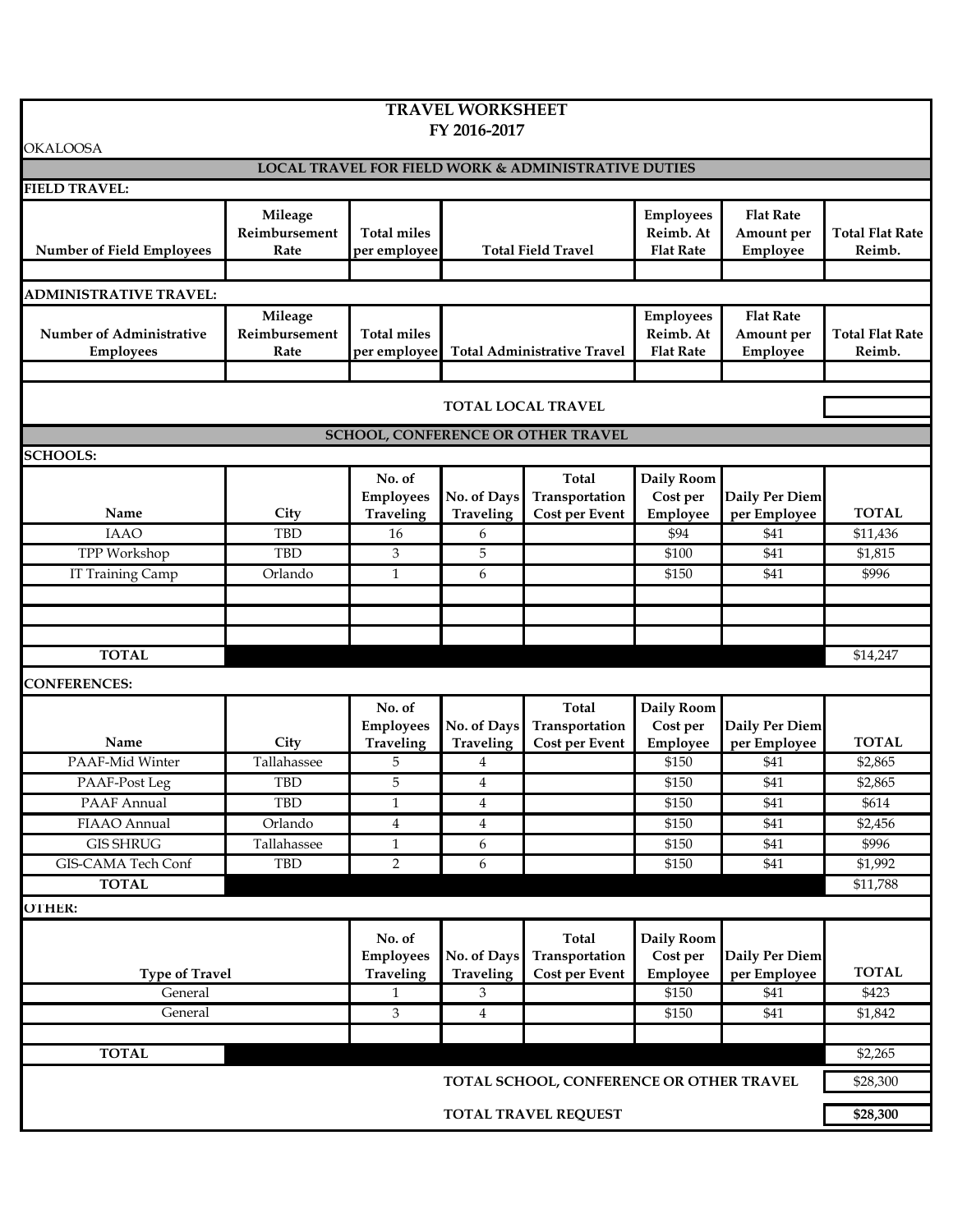| <b>Type of Mail</b>                             | <b>Number of Items</b> | <b>Postage Rate</b> | <b>Total</b> |
|-------------------------------------------------|------------------------|---------------------|--------------|
| <b>MASS MAILINGS:</b>                           |                        |                     |              |
| Notices of Proposed Property Taxes*             |                        |                     |              |
| Personal Property Tax Returns*                  |                        |                     |              |
| Agricultural Class of Lands*                    |                        |                     |              |
| <b>Final Notices</b>                            |                        |                     |              |
| Receipts                                        |                        |                     |              |
| <b>EXEMPTIONS:</b>                              |                        |                     |              |
| Renewal Applications for Homestead and          |                        |                     |              |
| Related Tax Exemptions*                         |                        |                     |              |
| <b>Final Notices</b>                            |                        |                     |              |
| Receipts                                        |                        |                     |              |
| <b>Agricultural Exemption Denials/Approvals</b> | 250                    | 0.47                | \$118        |
| <b>Agricultural Exemption Applications</b>      | 250                    | 0.47                | \$118        |
|                                                 |                        |                     |              |
| OTHER: (Specify Type)                           |                        |                     |              |
| Intent to Deny Homestead Exemption              | 650                    | 0.47                | \$306        |
| Military HX Applications/Accceptance Letters    | 1,120                  | 0.47                | \$526        |
| Senior Exemption                                | 1,973                  | 0.47                | \$927        |
| Official Denial Letters (SX, MH, HX)            | 1,200                  | 6.58                | \$7,896      |
| Sales Verification & Income Request             | 3,150                  | 0.68                | \$2,142      |
|                                                 |                        |                     |              |
| <b>TOTAL MAILINGS</b>                           |                        |                     | \$12,032     |
| <b>GENERAL CORRESPONDENCE</b>                   |                        |                     |              |
| Office                                          | 4,239                  | 0.47                | \$1,992      |
| Office-Certified Mail                           | 15                     | 6.58                | \$99         |
| Overnight Mail                                  | 5                      | 25.00               | \$125        |
| <b>Exemptions Investigations</b>                | 125                    | 6.58                | \$823        |
| Tangible Personal Property Department           | 1,400                  | 0.47                | \$658        |
|                                                 |                        |                     |              |
| <b>TOTAL GENERAL CORRESPONDENCE</b>             |                        |                     | \$3,697      |
|                                                 |                        |                     |              |
|                                                 |                        |                     |              |

Explain the method you intend to use for the annual application for exemption(s) and the receipt(s) for the fiscal year 2016-17 (e.g., automatic homestead renewal - mailing of receipt, etc.).

**\*The Board of County Commissioners pays for the mailing of TRIM NOTICES per s.200.069 FS** 

**\*NOTE: If the mass mailing calculation includes the mailing of the Notices of Proposed Property Taxes (TRIM notice), include a letter from your board of county commissioners (BCC). This letter is necessary because this mailing should be at the BCC's expense under section 200.069, Florida Statutes. If the county will directly reimburse you for the postage expense for TRIM notices, do not include it in the total postage request.**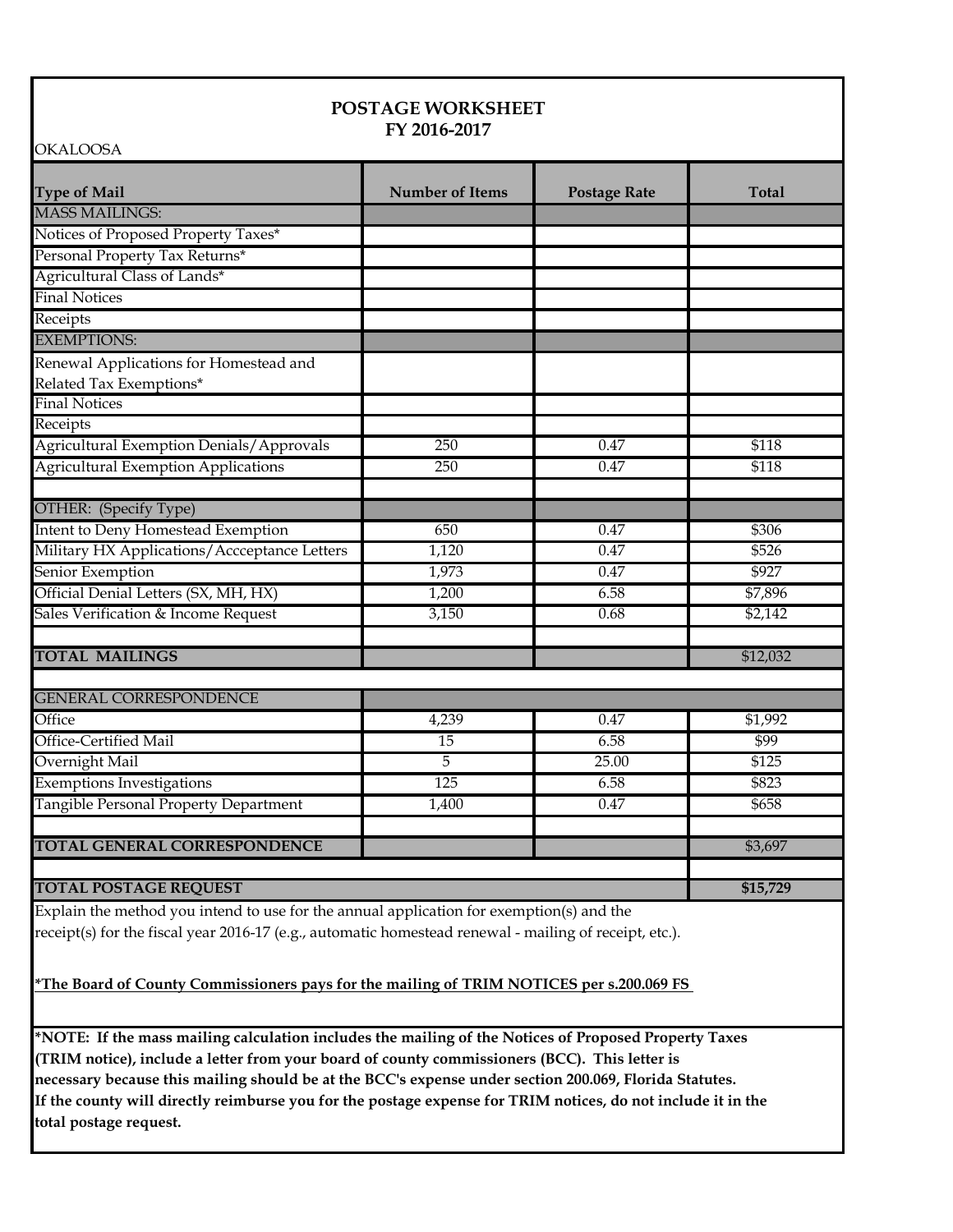|                                                |                 | <b>EDUCATION WORKSHEET</b><br>FY 2016-2017 |              |                            |                       |
|------------------------------------------------|-----------------|--------------------------------------------|--------------|----------------------------|-----------------------|
|                                                |                 | <b>SCHOOLS</b>                             |              |                            |                       |
| Sponsor                                        | City            | <b>Tuition</b>                             | <b>Texts</b> | Number<br><b>Attending</b> | <b>TOTAL</b>          |
| <b>IAAO</b>                                    | Various         | 375                                        |              | 16                         | \$6,000               |
|                                                |                 |                                            |              |                            |                       |
| <b>TOTAL</b>                                   |                 |                                            |              | 16                         | \$6,000               |
|                                                |                 | <b>WORKSHOPS</b>                           |              |                            |                       |
|                                                |                 |                                            |              | Number                     |                       |
| Sponsor<br>IAAO-CEW                            | City<br>TBD     | <b>Tuition</b><br>\$400                    | <b>Texts</b> | <b>Attending</b><br>1      | <b>TOTAL</b><br>\$400 |
|                                                |                 |                                            |              |                            |                       |
|                                                |                 |                                            |              |                            |                       |
|                                                |                 |                                            |              |                            |                       |
|                                                |                 |                                            |              |                            |                       |
|                                                |                 |                                            |              |                            |                       |
| <b>TOTAL</b>                                   |                 |                                            |              | $\mathbf{1}$               | \$400                 |
|                                                |                 |                                            |              |                            |                       |
|                                                |                 | <b>CONFERENCES AND SEMINARS</b>            |              |                            |                       |
|                                                |                 |                                            |              |                            |                       |
|                                                |                 |                                            |              | Number                     |                       |
| Sponsor                                        | City            | Tuition                                    | <b>Texts</b> | <b>Attending</b>           | <b>TOTAL</b>          |
| PAAF Mid-Winter                                | Tallahassee     | \$225/\$75                                 |              | 5                          | \$525                 |
| PAAF Post-Leg                                  | <b>TBD</b>      | \$225/\$75                                 |              | 5                          | \$525                 |
| PAAF Annual                                    | <b>TBD</b>      | \$375                                      | 1            |                            | \$375                 |
| <b>FCIAAO</b>                                  | Seminole County | \$95/\$135                                 |              | 4                          | \$380                 |
| FCIAAO-TPP Workshop                            | Seminole County | \$215                                      |              | 3                          | \$645                 |
| Gulf Power Symposium                           | Miramar Beach   | \$100                                      |              | $\overline{2}$             | \$200                 |
| <b>HR</b> Seminar                              | Pensacola       | \$230                                      |              | 3                          | \$690                 |
| ERISA/IAAO GIS Conference                      | <b>TBD</b>      | \$500                                      |              | $\overline{2}$             | \$1,000               |
| ERISA/IAAO GIS/SHRUG                           | TBD             | \$130                                      |              | 1                          | \$130                 |
| <b>TOTAL</b>                                   |                 |                                            |              |                            | \$4,470               |
|                                                |                 |                                            |              |                            |                       |
| Sponsor                                        | City            | Tuition                                    | <b>Texts</b> | Number<br><b>Attending</b> | <b>TOTAL</b>          |
| Knowledge Key Associates<br>(IT Training Camp) | Orlando         | \$5,000                                    |              |                            | \$5,000               |
|                                                |                 |                                            |              |                            |                       |
|                                                |                 |                                            |              |                            |                       |
|                                                |                 |                                            |              |                            |                       |
|                                                |                 |                                            |              |                            |                       |
| <b>TOTAL</b>                                   |                 |                                            |              |                            | \$5,000               |
|                                                |                 |                                            |              |                            |                       |
| OTHER EDUCATIONAL EXPENSES (SPECIFY)           |                 |                                            |              |                            | <b>TOTAL</b>          |
|                                                |                 |                                            |              |                            |                       |
|                                                |                 |                                            |              |                            |                       |
|                                                |                 |                                            |              |                            |                       |
|                                                |                 |                                            |              |                            |                       |
| <b>TOTAL EDUCATION EXPENSES</b>                |                 |                                            |              |                            | \$15,870              |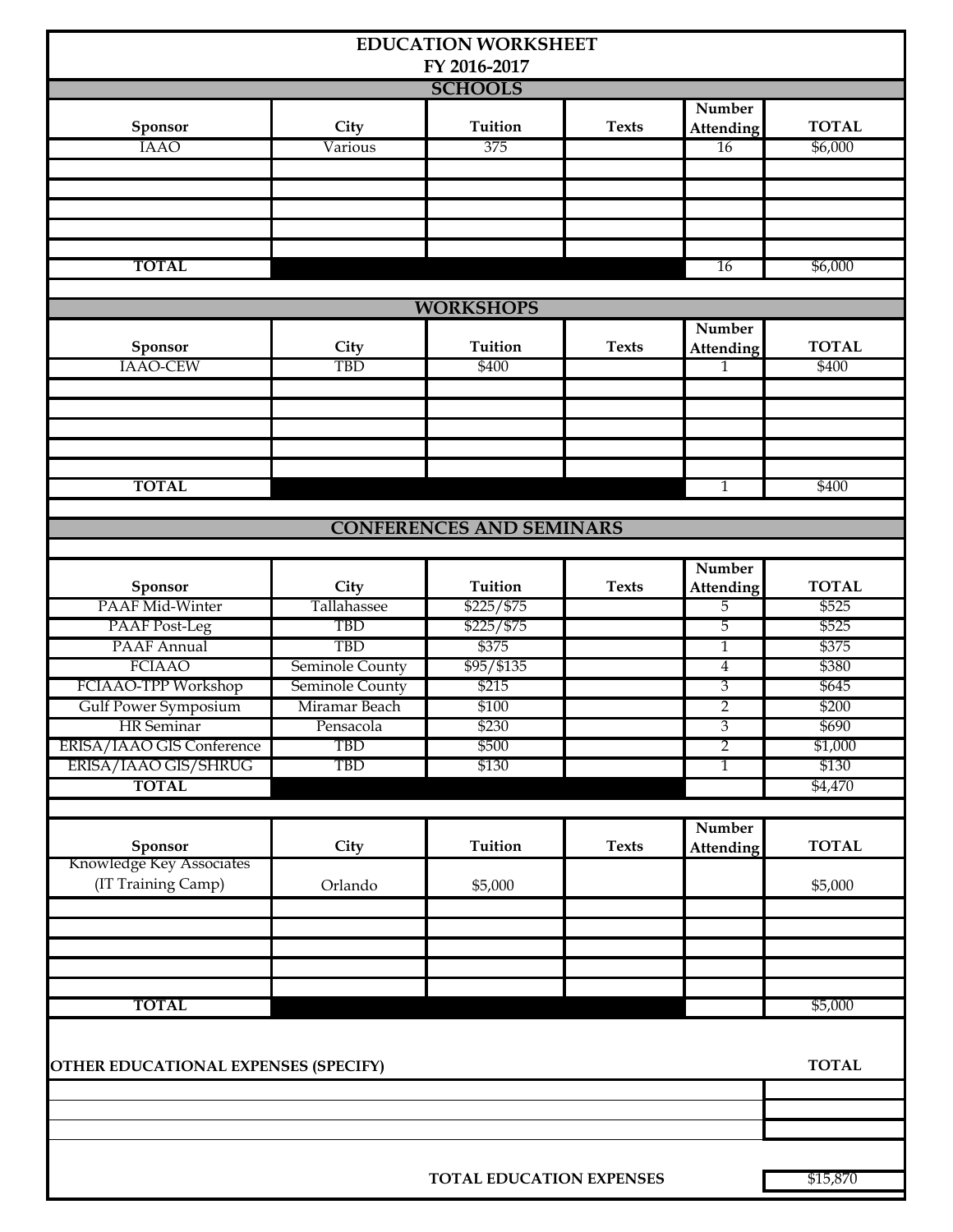| <b>VEHICLE INVENTORY FORM</b><br>FY 2016-2017 |                  |                                    |                |                           |  |  |
|-----------------------------------------------|------------------|------------------------------------|----------------|---------------------------|--|--|
| <b>Vehicle Make</b>                           | <b>Model</b>     | <b>Year Leased or</b><br>Purchased | <b>Mileage</b> | <b>Assigned Work Unit</b> |  |  |
| Ford (200513)                                 | 2003 F-150       | 2003                               | 102,463        | Appraisal                 |  |  |
| Mercury (200512)                              | 2003 Mountaineer | 2003                               | 79,254         | Appraisal                 |  |  |
| Mercury (225727)                              | 2003 Sable       | 2004                               | 99,453         | Appraisal                 |  |  |
| Ford (135939)                                 | 2006 Ranger      | 2007                               | 80,859         | Appraisal                 |  |  |
| Ford (110874)                                 | 2006 F-150       | 2007                               | 95,471         | Appraisal                 |  |  |
| Dodge (110879)                                | 2005 Ram         | 2010                               | 97,987         | Appraisal                 |  |  |
| Jeep (166236)                                 | 2008 Liberty     | 2010                               | 80,256         | Appraisal                 |  |  |
| Chevy (166234)                                | 2012 Malibu      | 2012                               | 33,637         | Appraisal                 |  |  |
| Chevy (TB9140)                                | 2013 Malibu      | 2012                               | 37,352         | Appraisal                 |  |  |
| Chevy (110869)                                | 2014 Malibu      | 2014                               | 11,913         | Appraisal                 |  |  |
| Chevy (225726)                                | 2014 Malibu      | 2014                               | 19,987         | Appraisal                 |  |  |
| Chevy (225724)                                | 2014 Malibu      | 2014                               | 8,297          | Administrative            |  |  |
| Chevy (871RXN)                                | 2016 Traverse    | 2016                               | 16,315         | Administrative            |  |  |
| Chevy (TD3428)                                | 2016 Colorado    | 2016                               | 814            | Appraisal                 |  |  |
| Chevy (TC8862)                                | 2016 Colorado    | 2016                               | 1000           | Appraisal                 |  |  |
|                                               |                  |                                    |                |                           |  |  |
|                                               |                  |                                    |                |                           |  |  |
|                                               |                  |                                    |                |                           |  |  |
|                                               |                  |                                    |                |                           |  |  |
|                                               |                  |                                    |                |                           |  |  |
|                                               |                  |                                    |                |                           |  |  |
|                                               |                  |                                    |                |                           |  |  |
|                                               |                  |                                    |                |                           |  |  |
|                                               |                  |                                    |                |                           |  |  |
|                                               |                  |                                    |                |                           |  |  |
|                                               |                  |                                    |                |                           |  |  |
|                                               |                  |                                    |                |                           |  |  |
|                                               |                  |                                    |                |                           |  |  |
|                                               |                  |                                    |                |                           |  |  |
|                                               |                  |                                    |                |                           |  |  |
|                                               |                  |                                    |                |                           |  |  |
|                                               |                  |                                    |                |                           |  |  |
|                                               |                  |                                    |                |                           |  |  |
|                                               |                  |                                    |                |                           |  |  |
|                                               |                  |                                    |                |                           |  |  |
|                                               |                  |                                    |                |                           |  |  |
|                                               |                  |                                    |                |                           |  |  |
|                                               |                  |                                    |                |                           |  |  |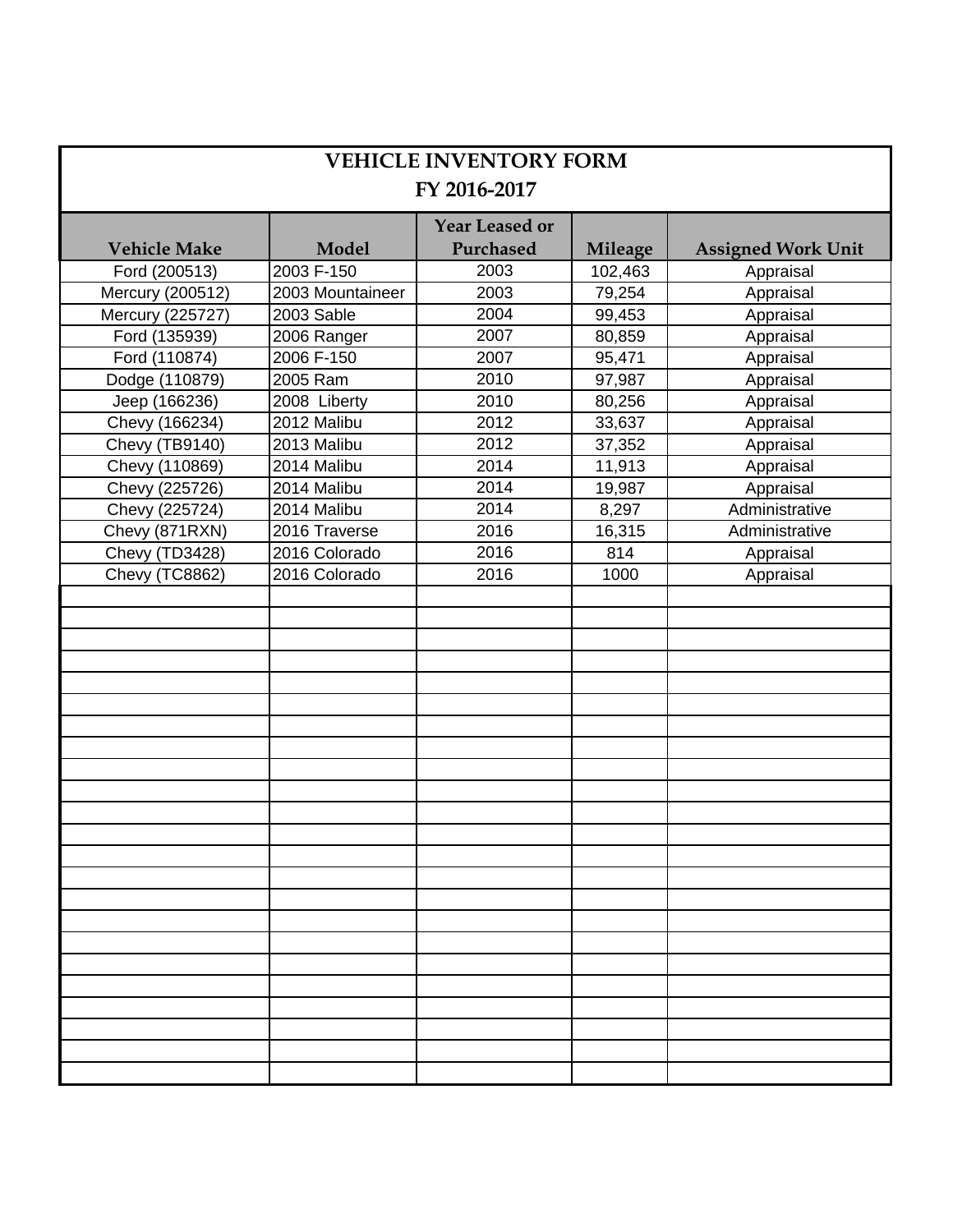| <b>DATA PROCESSING PURCHASE</b><br><b>JUSTIFICATION</b><br>FY 2016-2017                                                                                                                                                                                                                                                                                                                                                                                                                                                       |                                   |                                        |                                                       |                                                         |                  |  |  |
|-------------------------------------------------------------------------------------------------------------------------------------------------------------------------------------------------------------------------------------------------------------------------------------------------------------------------------------------------------------------------------------------------------------------------------------------------------------------------------------------------------------------------------|-----------------------------------|----------------------------------------|-------------------------------------------------------|---------------------------------------------------------|------------------|--|--|
| <b>ITEM</b><br><b>REQUESTED</b>                                                                                                                                                                                                                                                                                                                                                                                                                                                                                               | <b>NUMBER</b><br><b>REQUESTED</b> | <b>MAKE AND</b><br><b>MODEL NUMBER</b> | <b>LENGTH OF</b><br><b>PAYMENT</b><br><b>SCHEDULE</b> | <b>COST</b><br><b>FOR FISCAL</b><br><b>YEAR 2016-17</b> | <b>FULL COST</b> |  |  |
| Notebooks for Field Use                                                                                                                                                                                                                                                                                                                                                                                                                                                                                                       | 10                                | 10.4 GETAC V110                        |                                                       | \$3,250                                                 | \$32,500         |  |  |
|                                                                                                                                                                                                                                                                                                                                                                                                                                                                                                                               |                                   |                                        |                                                       |                                                         |                  |  |  |
|                                                                                                                                                                                                                                                                                                                                                                                                                                                                                                                               |                                   |                                        |                                                       |                                                         |                  |  |  |
|                                                                                                                                                                                                                                                                                                                                                                                                                                                                                                                               |                                   |                                        |                                                       |                                                         |                  |  |  |
|                                                                                                                                                                                                                                                                                                                                                                                                                                                                                                                               |                                   |                                        |                                                       |                                                         |                  |  |  |
|                                                                                                                                                                                                                                                                                                                                                                                                                                                                                                                               |                                   |                                        |                                                       |                                                         |                  |  |  |
|                                                                                                                                                                                                                                                                                                                                                                                                                                                                                                                               |                                   |                                        |                                                       |                                                         |                  |  |  |
| STATEMENT OF NEED: To include but not be limited to age, condition, response time, etc. of existing equipment.<br>The notebooks will allow field appraisers to access plot/aerial maps while in the field.<br>It will eliminate the cost of printing maps and purchasing street atlases.<br>They will also allow the field staff to input parcel data in the field minimizing office time<br>and allow efficiency.<br>HOW LONG WILL THIS PURCHASE FULFILL THOSE NEEDS?<br><b>ADDITIONAL COMMENTS OR PERTINENT INFORMATION</b> |                                   |                                        |                                                       |                                                         |                  |  |  |
|                                                                                                                                                                                                                                                                                                                                                                                                                                                                                                                               |                                   |                                        |                                                       |                                                         |                  |  |  |
|                                                                                                                                                                                                                                                                                                                                                                                                                                                                                                                               |                                   |                                        |                                                       |                                                         |                  |  |  |
|                                                                                                                                                                                                                                                                                                                                                                                                                                                                                                                               |                                   |                                        |                                                       |                                                         |                  |  |  |
|                                                                                                                                                                                                                                                                                                                                                                                                                                                                                                                               |                                   |                                        |                                                       |                                                         |                  |  |  |
|                                                                                                                                                                                                                                                                                                                                                                                                                                                                                                                               |                                   |                                        |                                                       |                                                         |                  |  |  |
|                                                                                                                                                                                                                                                                                                                                                                                                                                                                                                                               |                                   |                                        |                                                       |                                                         |                  |  |  |
|                                                                                                                                                                                                                                                                                                                                                                                                                                                                                                                               |                                   |                                        |                                                       |                                                         |                  |  |  |